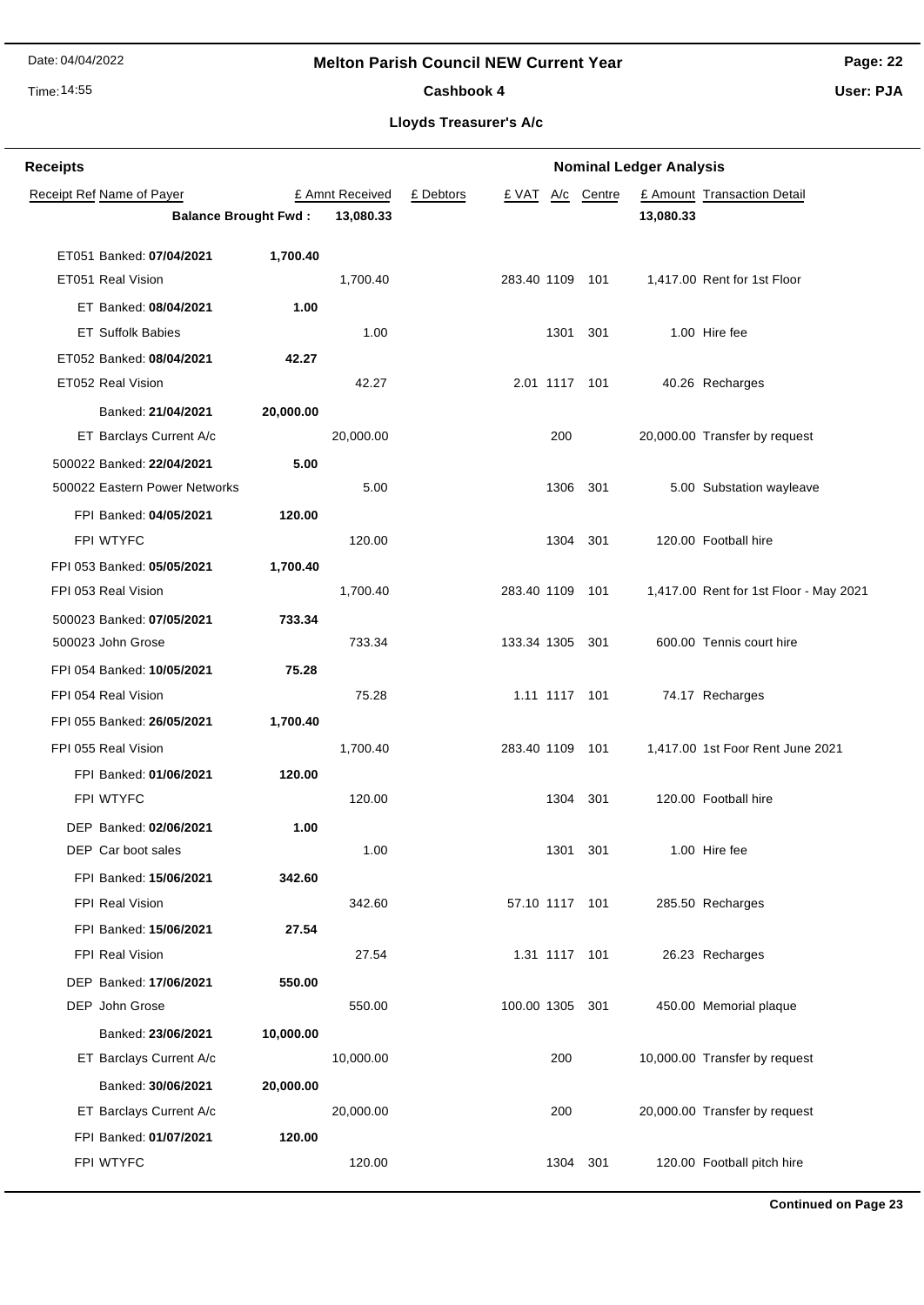### Time: 14:55

#### **Melton Parish Council NEW Current Year**

**Page: 23 User: PJA**

#### Cashbook 4

**Lloyds Treasurer's A/c**

| <b>Receipts</b>             |           | <b>Nominal Ledger Analysis</b> |           |                 |               |            |  |                                    |
|-----------------------------|-----------|--------------------------------|-----------|-----------------|---------------|------------|--|------------------------------------|
| Receipt Ref Name of Payer   |           | £ Amnt Received                | £ Debtors | £ VAT           |               | A/c Centre |  | £ Amount Transaction Detail        |
|                             |           |                                |           |                 |               |            |  |                                    |
| FPI Banked: 05/07/2021      | 1.00      |                                |           |                 |               |            |  |                                    |
| FPI KSYoga                  |           | 1.00                           |           |                 | 1301          | 301        |  | 1.00 Hire agreement                |
| FPI057 Banked: 07/07/2021   | 1,700.40  |                                |           |                 |               |            |  |                                    |
| FPI057 Real Vision          |           | 1,700.40                       |           | 283.40 1109 101 |               |            |  | 1,417.00 1st Floor Rent July 2021  |
| FPI058 Banked: 07/07/2021   | 22.50     |                                |           |                 |               |            |  |                                    |
| FPI058 Real Vision          |           | 22.50                          |           |                 | 3.75 1117 101 |            |  | 18.75 Recharges                    |
| FPI058 Banked: 07/07/2021   | 23.68     |                                |           |                 |               |            |  |                                    |
| FPI058 Real Vision          |           | 23.68                          |           |                 | 1.13 1117 101 |            |  | 22.55 Recharges                    |
| FPI059 Banked: 27/07/2021   | 1,700.40  |                                |           |                 |               |            |  |                                    |
| FPI059 Real Vision          |           | 1,700.40                       |           | 283.40 1109     |               | 101        |  | 1,417.00 1st Floor Rent - Aug 2021 |
| 500026 Banked: 30/07/2021   | 641.67    |                                |           |                 |               |            |  |                                    |
| 500026 John Grose           |           | 641.67                         |           | 116.67 1305     |               | 301        |  | 525.00 Tennis court hire           |
| FOI00060 Banked: 02/08/2021 | 21.37     |                                |           |                 |               |            |  |                                    |
| FOI00060 Real Vision        |           | 21.37                          |           |                 | 1.02 1117 101 |            |  | 20.35 Recharges                    |
| FPI Banked: 02/08/2021      | 120.00    |                                |           |                 |               |            |  |                                    |
| FPI WTYFC                   |           | 120.00                         |           |                 | 1304          | 301        |  | 120.00 Football hire               |
| FPI00061 Banked: 24/08/2021 | 1,700.40  |                                |           |                 |               |            |  |                                    |
| FPI00061 Real Vision        |           | 1,700.40                       |           | 283.40 1109 101 |               |            |  | 1,417.00 Rent for 1st Floor        |
| FPI Banked: 01/09/2021      | 120.00    |                                |           |                 |               |            |  |                                    |
| FPI WTYFC                   |           | 120.00                         |           |                 | 1304          | 301        |  | 120.00 Football pitch hire         |
| FPI Banked: 08/09/2021      | 23.68     |                                |           |                 |               |            |  |                                    |
| FPI Real Vision             |           | 23.68                          |           |                 | 1.13 1117 101 |            |  | 22.55 Recharges                    |
| FPI Banked: 09/09/2021      | 1.00      |                                |           |                 |               |            |  |                                    |
| FPI P Alder                 |           | 1.00                           |           |                 | 1301 301      |            |  | 1.00 Forest School                 |
| 063 Banked: 13/09/2021      | 296.60    |                                |           |                 |               |            |  |                                    |
| 063 Real Vision             |           | 296.60                         |           | 49.43 1117 101  |               |            |  | 247.17 Estate Service Recharge     |
| 064 Banked: 23/09/2021      | 1,700.40  |                                |           |                 |               |            |  |                                    |
| 064 Real Vision             |           | 1,700.40                       |           | 283.40 1109 101 |               |            |  | 1,417.00 rent for 1st Floor        |
| Banked: 29/09/2021          | 20,000.00 |                                |           |                 |               |            |  |                                    |
| FPI Barclays Current A/c    |           | 20,000.00                      |           |                 | 200           |            |  | 20,000.00 Transfer by request      |
| 500027 Banked: 30/09/2021   | 733.34    |                                |           |                 |               |            |  |                                    |
| 500027 John Grose           |           | 733.34                         |           | 133.34 1305 301 |               |            |  | 600.00 Tennis court hire           |
| FPI Banked: 01/10/2021      | 120.00    |                                |           |                 |               |            |  |                                    |
| FPI WTYFC                   |           | 120.00                         |           |                 | 1304          | 301        |  | 120.00 Football pitch hire         |
| FPI065 Banked: 04/10/2021   | 18.28     |                                |           |                 |               |            |  |                                    |
| FPI065 Real Vision          |           | 18.28                          |           |                 | 0.87 1117 101 |            |  | 17.41 Recharges                    |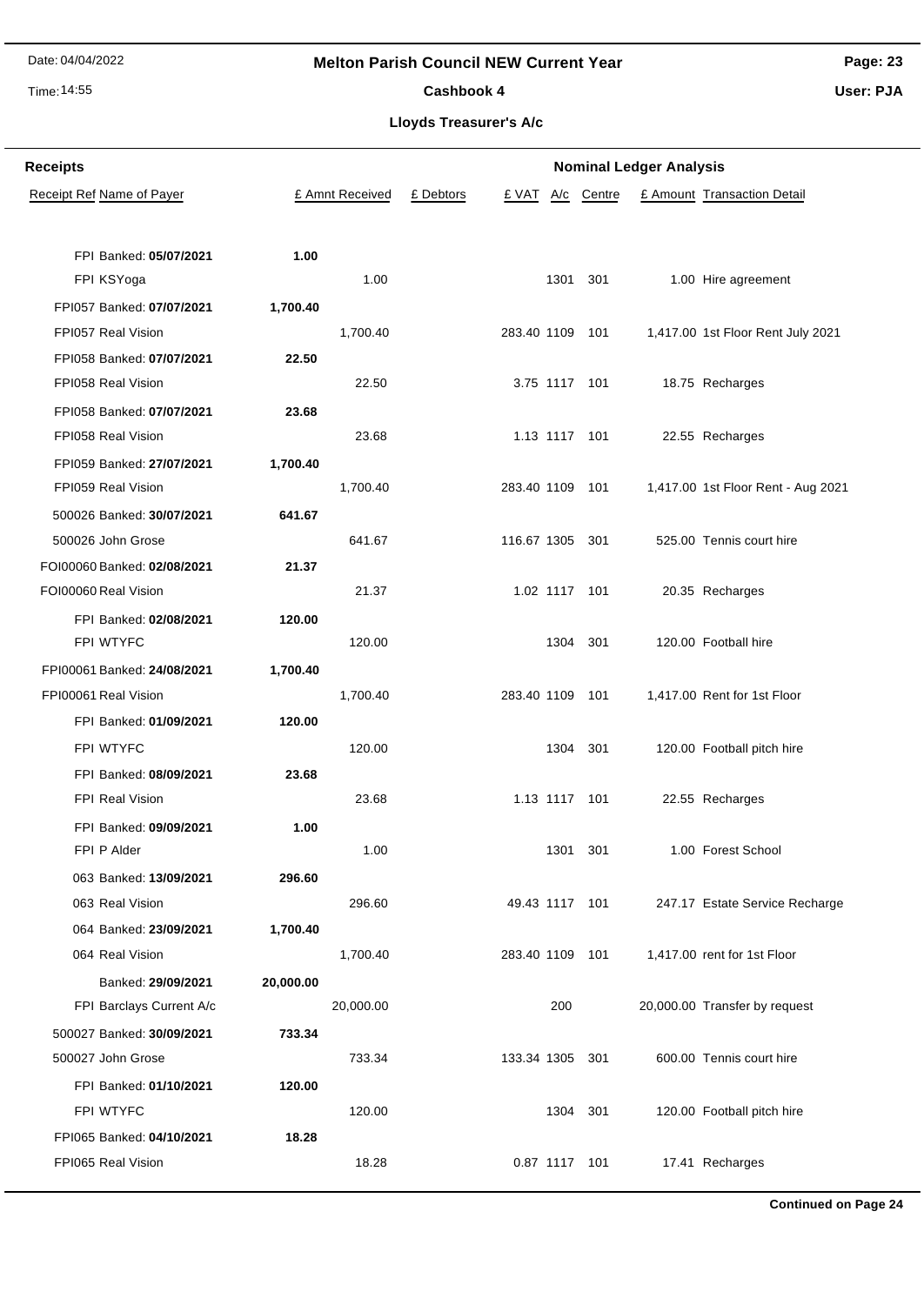#### Time: 14:55

#### **Melton Parish Council NEW Current Year**

**Page: 24 User: PJA**

Cashbook 4

| <b>Receipts</b>                     |           | <b>Nominal Ledger Analysis</b> |           |                  |               |            |               |                                        |  |
|-------------------------------------|-----------|--------------------------------|-----------|------------------|---------------|------------|---------------|----------------------------------------|--|
| Receipt Ref Name of Payer           |           | £ Amnt Received                | £ Debtors | £ VAT            |               | A/c Centre |               | £ Amount Transaction Detail            |  |
| FPI Banked: 01/11/2021<br>FPI WTYFC | 120.00    | 120.00                         |           |                  | 1304          | 301        |               | 120.00 Football hire                   |  |
| FPI066 Banked: 02/11/2021           | 1,722.90  |                                |           |                  |               |            |               |                                        |  |
| FPI066 Real Vision                  |           | 1,722.90                       |           | 287.15 1109 101  |               |            |               | 1,435.75 1st Flr rent & recharges nov  |  |
| FPI067 Banked: 02/11/2021           | 16.28     |                                |           |                  |               |            |               |                                        |  |
| FPI067 Real Vision                  |           | 16.28                          |           |                  | 0.78 1117 101 |            |               | 15.50 Recharges                        |  |
| FPI66 Banked: 02/11/2021            | -1,722.90 |                                |           |                  |               |            |               |                                        |  |
| FPI66 Real Vision                   |           | $-1,722.90$                    |           | -287.15 1109 101 |               |            |               | -1,435.75 1st Floor rent and recharges |  |
| FPI066 Banked: 02/11/2021           | 1,772.90  |                                |           |                  |               |            |               |                                        |  |
| FPI066 Real Vision                  |           | 1,772.90                       |           | 295.48 1109      |               | 101        | 1,417.00 Rent |                                        |  |
|                                     |           |                                |           |                  |               | 1117 101   |               | 60.42 Recharges                        |  |
| FPI068 Banked: 09/11/2021           | 51.71     |                                |           |                  |               |            |               |                                        |  |
| FPI068 Real Vision                  |           | 51.71                          |           |                  |               | 1117 101   |               | 51.71 Recharges                        |  |
| FPI069 Banked: 30/11/2021           | 1,700.40  |                                |           |                  |               |            |               |                                        |  |
| FPI069 Real Vision                  |           | 1,700.40                       |           | 283.40 1109 101  |               |            |               | 1,417.00 1st Floor rent Dec 21         |  |
| FPI Banked: 01/12/2021              | 120.00    |                                |           |                  |               |            |               |                                        |  |
| FPI WTYFC                           |           | 120.00                         |           |                  | 1304          | 301        |               | 120.00 Football pitch hire             |  |
| FPI Banked: 02/12/2021              | 20.13     |                                |           |                  |               |            |               |                                        |  |
| FPI Real Vision                     |           | 20.13                          |           |                  | 0.96 1117 101 |            |               | 19.17 Recharges                        |  |
| Banked: 08/12/2021                  | 20,000.00 |                                |           |                  |               |            |               |                                        |  |
| ET Barclays Current A/c             |           | 20,000.00                      |           |                  | 200           |            |               | 20,000.00 Transfer by request          |  |
| FPI Banked: 15/12/2021              | 277.20    |                                |           |                  |               |            |               |                                        |  |
| FPI Real Vision                     |           | 277.20                         |           | 46.20 1117 101   |               |            |               | 231.00 Recharges                       |  |
| BGC Banked: 20/12/2021              | 700.00    |                                |           |                  |               |            |               |                                        |  |
| BGC SCC                             |           | 700.00                         |           |                  |               | 1106 101   |               | 700.00 Grant from SCC                  |  |
| FPI Banked: 22/12/2021              | 1,700.40  |                                |           |                  |               |            |               |                                        |  |
| <b>FPI Real Vision</b>              |           | 1,700.40                       |           | 283.40 1109 101  |               |            |               | 1,417.00 Rent for 1st Floor            |  |
| FPI Banked: 04/01/2022              | 120.00    |                                |           |                  |               |            |               |                                        |  |
| FPI WTYFC                           |           | 120.00                         |           |                  |               | 1117 101   |               | 120.00 Hire of football pitches        |  |
| FPI Banked: 04/01/2022              | $-120.00$ |                                |           |                  |               |            |               |                                        |  |
| FPI WTYFC                           |           | $-120.00$                      |           |                  |               | 1117 101   |               | -120.00 Hire of football pitches       |  |
| FPI Banked: 04/01/2022              | 120.00    |                                |           |                  |               |            |               |                                        |  |
| FPI WTYFC                           |           | 120.00                         |           |                  |               | 1304 301   |               | 120.00 Hire of football pitches        |  |
| Banked: 06/01/2022                  | 20,000.00 |                                |           |                  |               |            |               |                                        |  |
| TX From Bc Barclays Current A/c     |           | 20,000.00                      |           |                  | 200           |            |               | 20,000.00 Transfer by request          |  |
| FPI Banked: 06/01/2022              | 24.45     |                                |           |                  |               |            |               |                                        |  |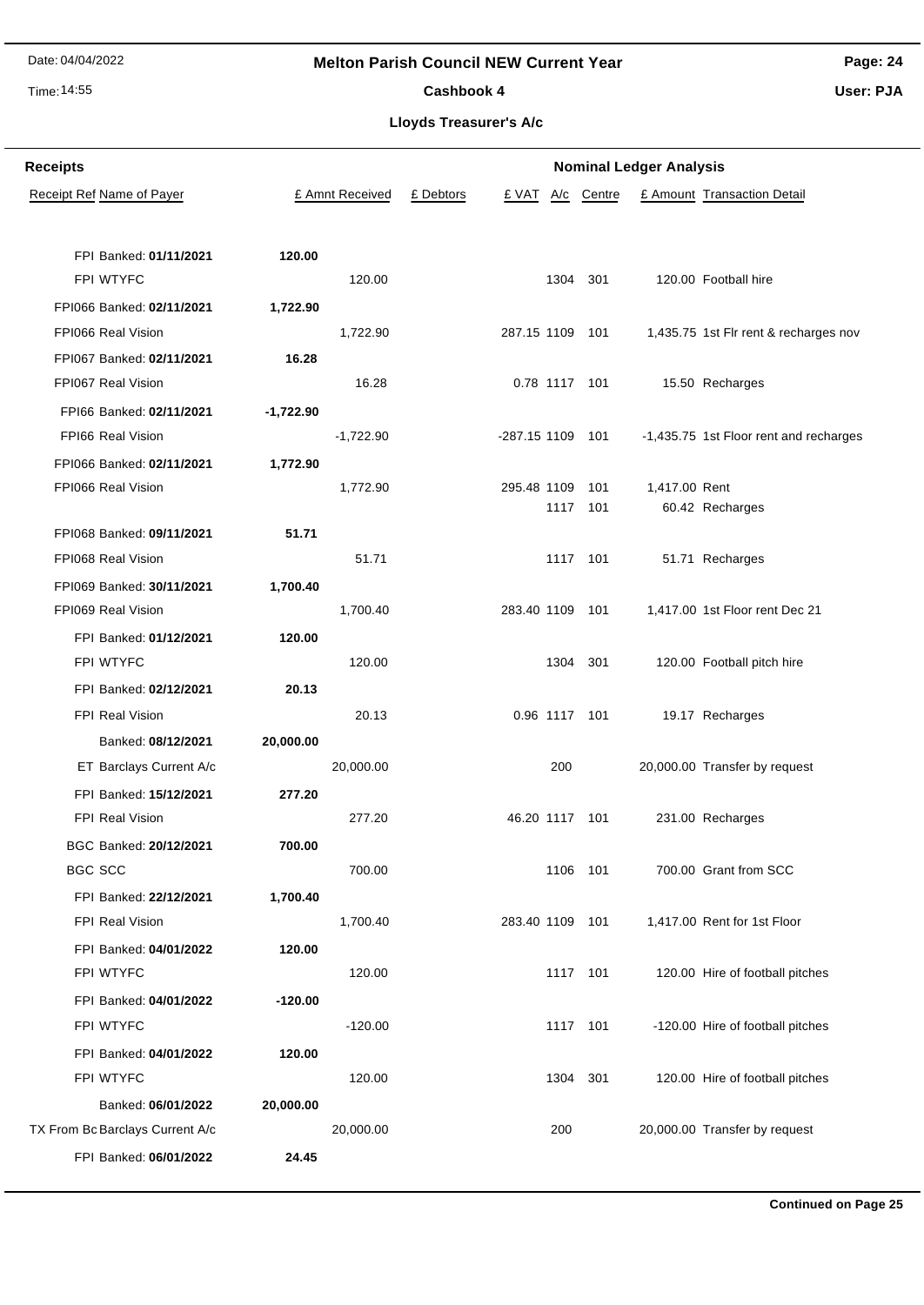#### Time: 14:55

**Receipts**

BGC Banked: **18/03/2022 -2,500.00**

BGC Banked: **18/03/2022 2,500.00**

#### **Melton Parish Council NEW Current Year**

**Page: 25 User: PJA**

### Cashbook 4

**Lloyds Treasurer's A/c**

**Nominal Ledger Analysis**

| Receipt Ref Name of Payer       |           | £ Amnt Received | £ Debtors |                 |               | £ VAT A/c Centre | £ Amount Transaction Detail           |
|---------------------------------|-----------|-----------------|-----------|-----------------|---------------|------------------|---------------------------------------|
|                                 |           |                 |           |                 |               |                  |                                       |
| FPI Real Vision                 |           | 24.45           |           |                 | 1.16 1117 101 |                  | 23.29 Recharges                       |
| FPI Banked: 26/01/2022          | 1,700.40  |                 |           |                 |               |                  |                                       |
| FPI Real Vision                 |           | 1,700.40        |           | 283.40 1109 101 |               |                  | 1,417.00 First Floor Rent - Feb 2022  |
| BGC Banked: 28/01/2022          | 4,580.00  |                 |           |                 |               |                  |                                       |
| <b>BGC East Suffolk Council</b> |           | 4,580.00        |           |                 |               | 1105 101         | 4,580.00 Compensation for legal costs |
| FPI Banked: 31/01/2022          | 1,700.40  |                 |           |                 |               |                  |                                       |
| FPI Real Vision                 |           | 1,700.40        |           | 283.40 1109 101 |               |                  | 1,417.00 1st Floor Rent - March 2022  |
| FPI Banked: 01/02/2022          | 120.00    |                 |           |                 |               |                  |                                       |
| FPI WTYFC                       |           | 120.00          |           |                 |               | 1304 301         | 120.00 Football Hire                  |
| Inv076 Banked: 08/02/2022       | 32.40     |                 |           |                 |               |                  |                                       |
| Inv076 Real Vision              |           | 32.40           |           |                 | 1.54 1117 101 |                  | 30.86 Recharges                       |
| Inv077 Banked: 08/02/2022       | 22.50     |                 |           |                 |               |                  |                                       |
| Inv077 Real Vision              |           | 22.50           |           |                 | 3.75 1117 101 |                  | 18.75 Recharges                       |
| 500028 Banked: 10/02/2022       | 458.34    |                 |           |                 |               |                  |                                       |
| 500028 John Grose               |           | 458.34          |           | 83.34 1305 301  |               |                  | 375.00 Tennis Court Hire              |
| Inv078 Banked: 17/02/2022       | 86.40     |                 |           |                 |               |                  |                                       |
| Inv078 Real Vision              |           | 86.40           |           | 14.40 1117 101  |               |                  | 72.00 Recharges                       |
| FPI Banked: 01/03/2022          | 120.00    |                 |           |                 |               |                  |                                       |
| FPI WTYFC                       |           | 120.00          |           |                 |               | 1304 301         | 120.00 Football Hire                  |
| FPI Banked: 02/03/2022          | 1.00      |                 |           |                 |               |                  |                                       |
| FPI P Alder                     |           | 1.00            |           |                 |               | 1301 301         | 1.00 Tennis Court Hire Melton Sch     |
| FPI Banked: 02/03/2022          | 1.00      |                 |           |                 |               |                  |                                       |
| FPI P Alder                     |           | 1.00            |           |                 | 1301 301      |                  | 1.00 Car Boot Sale Hire Fee           |
| Banked: 07/03/2022              | 20,000.00 |                 |           |                 |               |                  |                                       |
| FPI Barclays Current A/c        |           | 20,000.00       |           |                 | 200           |                  | 20,000.00 Transfer by request         |
| FPI Banked: 07/03/2022          | 277.20    |                 |           |                 |               |                  |                                       |
| FPI080 Real Vision              |           | 277.20          |           | 46.20 1117 101  |               |                  | 231.00 Recharges                      |
| FPI Banked: 16/03/2022          | 39.60     |                 |           |                 |               |                  |                                       |
| FPI081 Real Vision              |           | 39.60           |           |                 | 1.89 1117 101 |                  | 37.71 Recharges                       |
| BGC Banked: 18/03/2022          | 2,500.00  |                 |           |                 |               |                  |                                       |
| <b>BGC East Suffolk Council</b> |           | 2,500.00        |           |                 |               | 1106 101         | 2,500.00 Grant from ESC               |

BGC East Suffolk Council <sup>-2,500.00</sup> -2,500.00 1106 101 -2,500.00 Grant from ESC

BGC East Suffolk Council 2,500.00 1106 101 2,500.00 Grant from ESC

362 2,500.00 Grant from ESC 6001 101 -2,500.00 Grant from ESC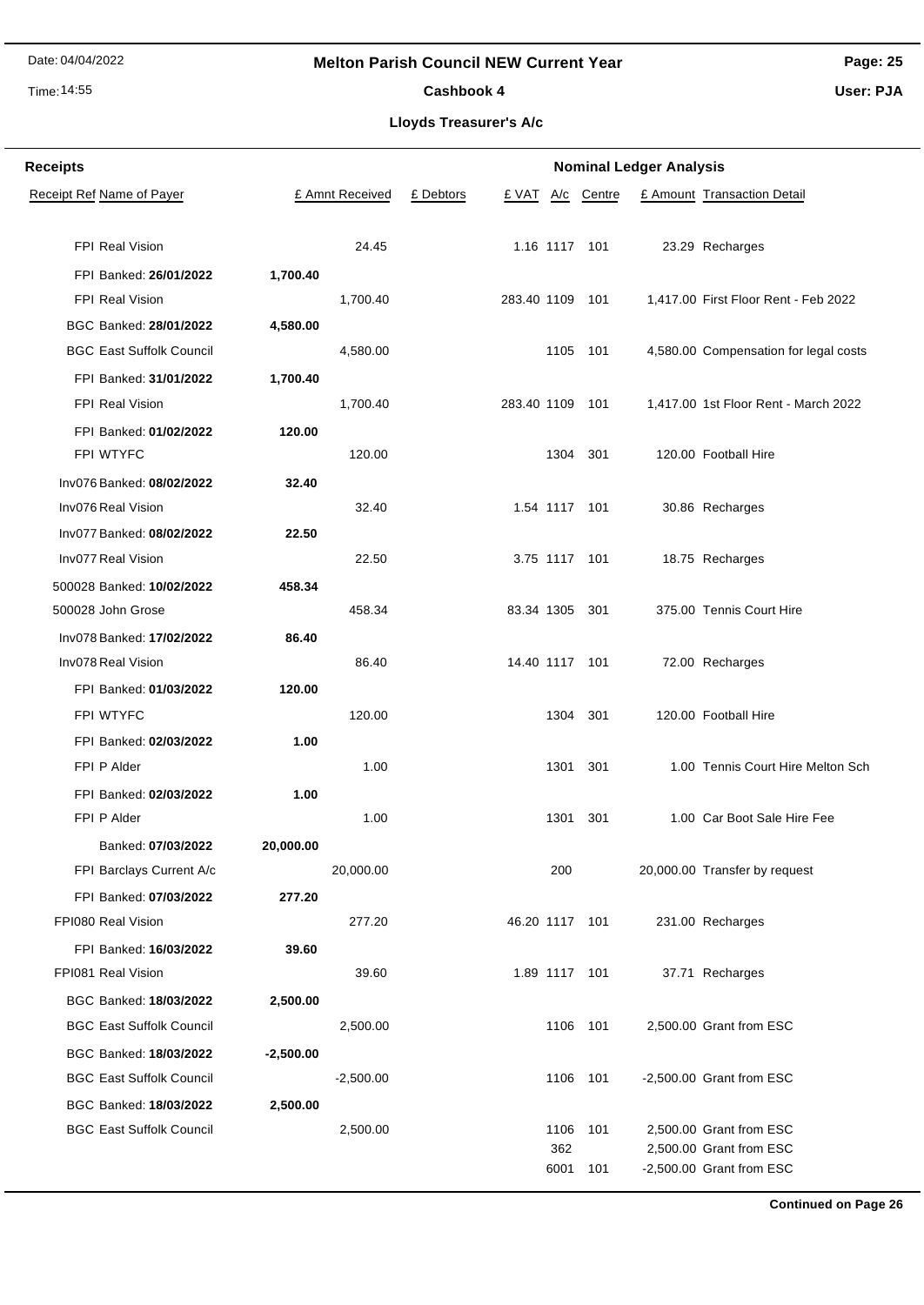#### Time: 14:55

#### **Melton Parish Council NEW Current Year**

Cashbook 4

**Page: 26 User: PJA**

| <b>Receipts</b>                 |                 | <b>Nominal Ledger Analysis</b> |          |     |        |                     |                             |  |  |
|---------------------------------|-----------------|--------------------------------|----------|-----|--------|---------------------|-----------------------------|--|--|
| Receipt Ref Name of Payer       | £ Amnt Received | £ Debtors                      | £ VAT    | A/c | Centre |                     | £ Amount Transaction Detail |  |  |
|                                 |                 |                                |          |     |        |                     |                             |  |  |
| BGC Banked: 23/03/2022          | 1,500.00        |                                |          |     |        |                     |                             |  |  |
| BGC9ECB202 East Suffolk Council | 1,500.00        |                                | 1106     |     | 101    |                     | 1,500.00 Grant from ESC     |  |  |
|                                 |                 |                                |          | 362 |        |                     | 1,500.00 Grant from ESC     |  |  |
|                                 |                 |                                | 6001     |     | 101    |                     | -1,500.00 Grant from ESC    |  |  |
| FPI Banked: 29/03/2022          | 945.00          |                                |          |     |        |                     |                             |  |  |
| FPI R Litchfield                | 945.00          |                                | 1106     |     | 101    |                     | 945.00 Donation             |  |  |
|                                 |                 |                                |          | 355 |        |                     | 945.00 Donation             |  |  |
|                                 |                 |                                | 6001     |     | 101    |                     | -945.00 Donation            |  |  |
| DEP Banked: 29/03/2022          | 1,500.00        |                                |          |     |        |                     |                             |  |  |
| DEP I Woollard                  | 1,500.00        |                                | 1105     |     | 101    |                     | 1,500.00 Bequest            |  |  |
|                                 |                 |                                |          | 352 |        |                     | 1,500.00 Bequest            |  |  |
|                                 |                 |                                | 6001     |     | 101    | $-1,500.00$ Bequest |                             |  |  |
| <b>Total Receipts</b>           | 168,391.66      | 0.00                           | 4,215.31 |     |        | 164,176.35          |                             |  |  |
| <b>Cashbook Totals</b>          | 181,471.99      | 0.00                           | 4,215.31 |     |        | 177,256.68          |                             |  |  |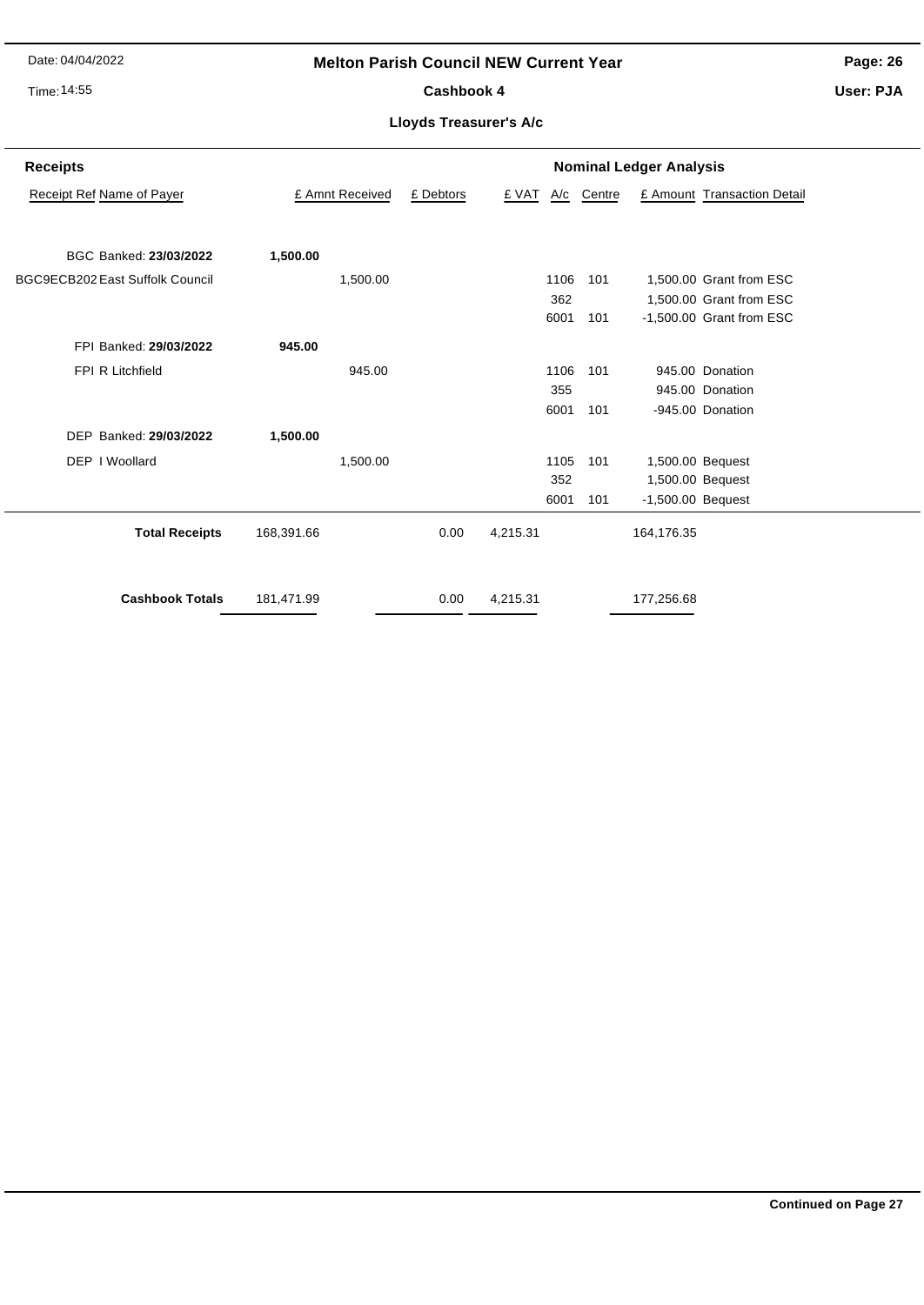Time: 14:55

#### **Page: 27**

**User: PJA**

# **Lloyds Treasurer's A/c** Cashbook 4

|  | oyas Treasurer's A/C |  |
|--|----------------------|--|
|  |                      |  |

| <b>Payments</b>      |                                    |                        |          |             |                 |                | <b>Nominal Ledger Analysis</b> |                                     |
|----------------------|------------------------------------|------------------------|----------|-------------|-----------------|----------------|--------------------------------|-------------------------------------|
| Date                 | Payee Name                         | Reference £ Total Amnt |          | £ Creditors | £ VAT           |                | A/c Centre                     | £ Amount Transaction Detail         |
|                      | 01/04/2021 Nelson Potter           | <b>DEBIT CARD</b>      | 218.38   |             |                 | 36.40 4362 301 |                                | 181.98 Memorial bench               |
| 07/04/2021 RBS       |                                    | EТ                     | 206.40   |             |                 | 34.40 4116     | 101                            | 172.00 Annual software agreement    |
| 07/04/2021 Wix.com   |                                    | <b>DEBIT</b>           | 74.25    |             | 12.37 4205 201  |                |                                | 61.88 NP website hosting            |
| 07/04/2021 SALC      |                                    | EТ                     | 1,041.35 |             |                 | 4132 101       |                                | 1,041.35 SALC Membership            |
| 09/04/2021 Zoom      |                                    | DEBIT                  | 11.99    |             |                 | 4117 101       |                                | 11.99 Video conferencing            |
|                      | 15/04/2021 East Suffolk            | DD                     | 550.75   |             |                 | 4125           | 101                            | 550.75 Business Rates               |
| 15/04/2021 SALC      |                                    | ЕT                     | 120.00   |             | 20.00 4138      |                | 101                            | 100.00 Staff Training               |
| 15/04/2021 P Alder   |                                    | ET                     | 1.99     |             |                 | 0.33 4113      | 101                            | 1.66 Batteries                      |
| 15/04/2021 A Porter  |                                    | ET                     | 87.00    |             |                 | 2.40 4103      | 101                            | 84.60 Melton Awards                 |
| 19/04/2021 Microsoft |                                    | DD                     | 79.99    |             |                 | 4117           | - 101                          | 79.99 Microsoft 365 subscription    |
|                      | 20/04/2021 Comms Unite             | DD                     | 54.00    |             |                 | 9.00 4114 101  |                                | 45.00 Office broadband              |
|                      | 20/04/2021 Nelson Potter           | <b>DEBIT CARD</b>      | $-18.00$ |             |                 | 4362 301       |                                | -18.00 Delivery charge refund       |
|                      | 21/04/2021 Suffolk County Council  | EТ                     | 5,093.83 |             | 848.97 4210     |                | 201                            | 4,244.86 Design works               |
|                      |                                    |                        |          |             |                 | 351            | 0                              | -4,244.86 Design works              |
|                      |                                    |                        |          |             |                 | 6000           | 201                            | 4,244.86 Design works               |
|                      | 26/04/2021 Comms Unite             | DD                     | 64.78    |             |                 | 10.80 4114 101 |                                | 53.98 Office telephony              |
|                      | 26/04/2021 Smartest Energy         | DD                     | 73.00    |             |                 | 3.48 4126      | 101                            | 69.52 Office electricity            |
| 28/04/2021 Wave      |                                    | EТ                     | 104.09   |             |                 | 4126           | -101                           | 104.09 Office water                 |
|                      | 28/04/2021 Staff Salaries          | EТ                     | 2,937.50 |             |                 | 4108           | 101                            | 2,937.50 Staff Salaries P1          |
| 28/04/2021 HMRC      |                                    | ET                     | 999.37   |             |                 | 4108           | 101                            | 999.37 Tax/NI                       |
|                      | 28/04/2021 Suffolk County Council  | ET                     | 333.70   |             |                 | 4110           | 101                            | 333.70 Staff pension                |
|                      | 28/04/2021 OneStop Promotions      | <b>DEBIT CARD</b>      | 189.60   |             | 31.60 4362      |                | 301                            | 158.00 Flagpole and flag            |
|                      |                                    |                        |          |             |                 | 350            | 0                              | -158.00 Flagpole and flag           |
|                      |                                    |                        |          |             |                 | 6000           | 301                            | 158.00 Flagpole and flag            |
|                      | 30/04/2021 Heritage Cleaning       | DD                     | 121.88   |             |                 | 4123           | 101                            | 121.88 Office cleaning              |
|                      | 05/05/2021 P Donoghue              | <b>BACS</b>            | 51.30    |             |                 | 4136           | 101                            | 51.30 Mileage                       |
|                      | 05/05/2021 P Donoghue              | ЕT                     | 215.07   |             | 35.84 4310      |                | 301                            | 158.71 Equipment and materials      |
|                      |                                    |                        |          |             |                 | 4171           | 101                            | 20.52 Equipment and materials       |
| 05/05/2021 FirePower |                                    | EТ                     | 60.00    |             |                 | 10.00 4124 101 |                                | 50.00 Pav Fire Extinguisher Service |
| 05/05/2021 FirePower |                                    | EТ                     | 90.00    |             |                 | 15.00 4124 101 |                                | 75.00 Office Fire Ex Service        |
|                      | 05/05/2021 Bates Wells Braithwaite | ЕT                     | 270.00   |             |                 | 4170 101       |                                | 270.00 Land Transfer disbursements  |
| 10/05/2021 Zoom      |                                    | <b>DEBIT CARD</b>      | 11.99    |             |                 | 4117 101       |                                | 11.99 Video conferencing            |
|                      | 10/05/2021 Tuddenham Press         | <b>BACS</b>            | 122.00   |             |                 | 4113 101       |                                | 122.00 SZC leaflets                 |
| 13/05/2021 JW Plant  |                                    | <b>DEBIT CARD</b>      | 228.12   |             | 38.02 4340 301  |                |                                | 190.10 NHS Thank You banners        |
|                      | 13/05/2021 Hire Station            | <b>DEBIT CARD</b>      | 100.00   |             | 22.80 4330 301  |                |                                | 77.20 Car Park fencing              |
|                      |                                    |                        |          |             |                 | 350            | 0                              | -77.20 Car Park fencing             |
|                      |                                    |                        |          |             |                 | 6000           | 301                            | 77.20 Car Park fencing              |
|                      | 17/05/2021 East Suffolk Council    | DD                     | 551.00   |             |                 | 4125 101       |                                | 551.00 Business Rates               |
|                      | 19/05/2021 Comms Unite             | DD                     | 54.00    |             |                 | 9.00 4114 101  |                                | 45.00 Office broadband              |
| 21/05/2021 SCC       |                                    | <b>DEBIT CARD</b>      | 247.50   |             |                 | 4214 201       |                                | 247.50 Melton Walks Leaflet         |
|                      | 24/05/2021 Comms Unite             | DD                     | 60.84    |             | 10.14 4114 101  |                |                                | 50.70 Office telephony              |
|                      | 25/05/2021 C&W Fencing Ltd         | ET                     | 4,226.68 |             | 704.45 4330 301 |                |                                | 3,522.23 Car park fencing           |
|                      |                                    |                        |          |             |                 | 350            | 0                              | -3,522.23 Car park fencing          |
|                      |                                    |                        |          |             |                 | 6000           | 301                            | 3,522.23 Car park fencing           |
| 25/05/2021 CGM       |                                    | ET                     | 90.00    |             | 15.00 4310 301  |                |                                | 75.00 Line marking                  |
| 25/05/2021 Viking    |                                    | ЕT                     | 39.96    |             |                 | 6.16 4113 101  |                                | 33.80 Stationery                    |
| 25/05/2021 P Alder   |                                    | ET                     | 5.52     |             |                 | 0.92 4107 101  |                                | 4.60 Zip ties                       |
| 25/05/2021 Wave      |                                    | ET                     | 41.29    |             |                 | 2.45 4316 301  |                                | 38.84 Pavilion water                |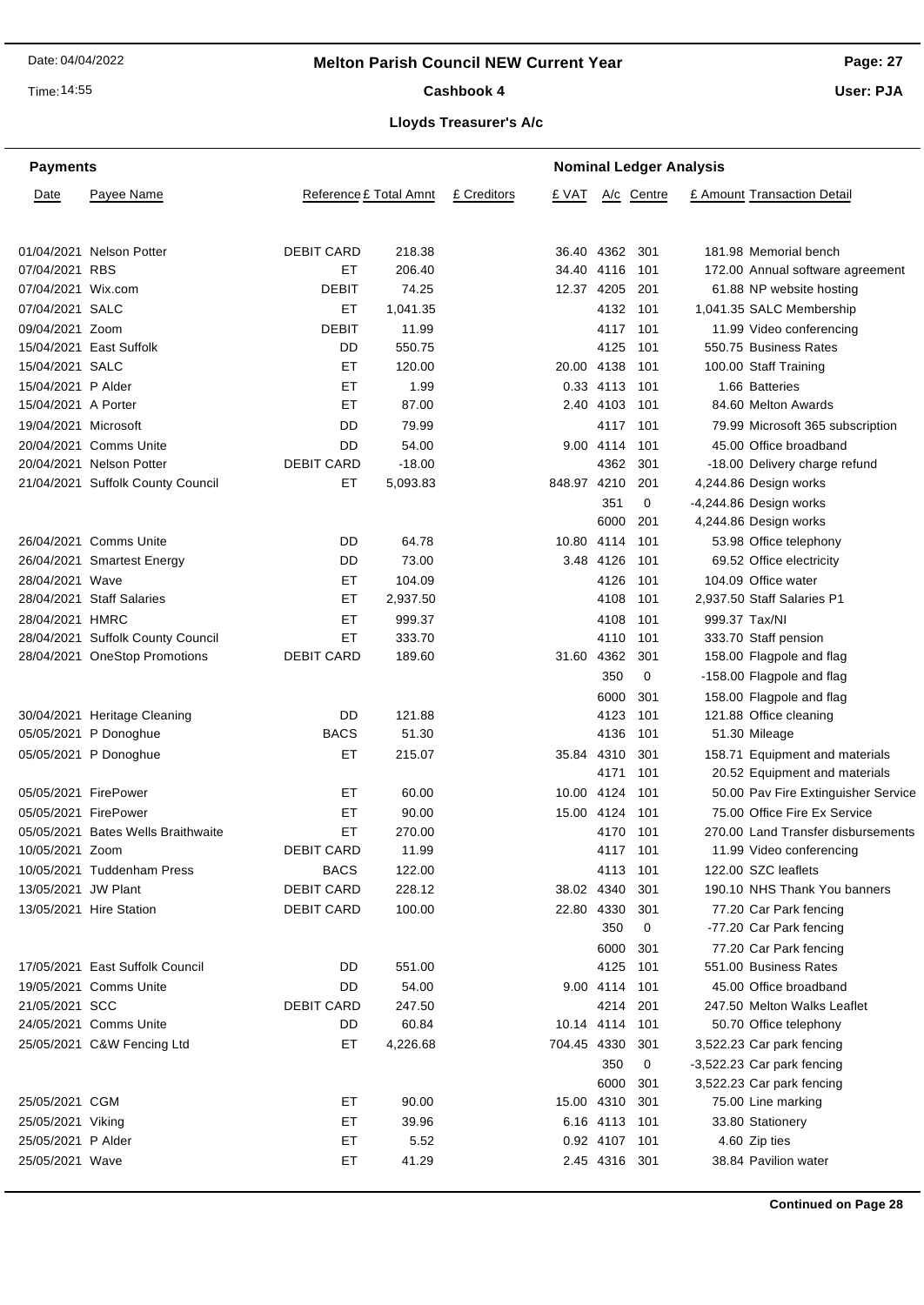Time: 14:55

#### Cashbook 4

**Page: 28**

**User: PJA**

| <b>Payments</b>      |                                 |                        | <b>Nominal Ledger Analysis</b> |             |                |                  |             |                 |                                  |
|----------------------|---------------------------------|------------------------|--------------------------------|-------------|----------------|------------------|-------------|-----------------|----------------------------------|
| Date                 | Payee Name                      | Reference £ Total Amnt |                                | £ Creditors | £ VAT          |                  | A/c Centre  |                 | £ Amount Transaction Detail      |
| 25/05/2021 Viking    |                                 | ET                     | $-39.96$                       |             |                | $-6.66$ 4113 101 |             |                 | -33.30 Stationery                |
| 25/05/2021 Viking    |                                 | ET                     | 36.96                          |             |                | 6.16 4113        | 101         |                 | 30.80 Stationery                 |
|                      | 26/05/2021 Staff Salaries       | EТ                     | 2,937.10                       |             |                | 4108             | 101         |                 | 2,937.10 Staff Salaries P2       |
| 26/05/2021 SCC       |                                 | EТ                     | 333.70                         |             |                | 4110 101         |             |                 | 333.70 Staff Pension             |
| 26/05/2021 HMRC      |                                 | ET                     | 999.77                         |             |                | 4108             | 101         | 999.77 Tax/NI   |                                  |
| 26/05/2021 SALC      |                                 | ET                     | 30.00                          |             |                | 5.00 4138        | 101         |                 | 25.00 Staff Training             |
| 26/05/2021 Savills   |                                 | ET                     | 595.20                         |             | 99.20 4124     |                  | 101         |                 | 496.00 Estate charges            |
| 26/05/2021 Firepower |                                 | EТ                     | 90.00                          |             | 15.00 4124     |                  | 101         |                 | 75.00 Fire alarm fix             |
|                      | 26/05/2021 Smartest Energy      | DD                     | 73.00                          |             |                | 3.48 4126        | 101         |                 | 69.52 Office electricity         |
|                      | 27/05/2021 Spencer Wix          | EТ                     | 600.00                         |             | 100.00 4363    |                  | 301         |                 | 500.00 WW2 memorial restoration  |
|                      |                                 |                        |                                |             |                | 325              | $\mathbf 0$ |                 | -500.00 WW2 memorial restoration |
|                      |                                 |                        |                                |             |                | 6000             | 301         |                 | 500.00 WW2 memorial restoration  |
|                      | 01/06/2021 Trevor Brown         | EТ                     | 300.00                         |             |                | 4131             | 101         |                 | 300.00 Internal Audit            |
|                      | 01/06/2021 Heritage Cleaning    | <b>STD ORD</b>         | 121.88                         |             |                | 4123             | 101         |                 | 121.88 Office cleaning           |
| 09/06/2021 Zoom      |                                 | <b>DEBIT CARD</b>      | 11.99                          |             |                | 4117 101         |             |                 | 11.99 Video conferencing         |
| 15/06/2021 TLC       |                                 | EТ                     | 45.00                          |             |                | 7.50 4124        | 101         |                 | 37.50 Window cleaning            |
| 15/06/2021 Norse     |                                 | EТ                     | 234.00                         |             | 39.00 4364     |                  | 301         |                 | 195.00 Dog poo bin               |
|                      |                                 |                        |                                |             |                | 350              | 0           |                 | -195.00 Dog poo bin              |
|                      |                                 |                        |                                |             |                | 6000             | 301         |                 | 195.00 Dog poo bin               |
|                      | 15/06/2021 Pandora Technologies | EТ                     | 3,846.00                       |             | 641.00 4212    |                  | 201         | 3,205.00 SID    |                                  |
|                      |                                 |                        |                                |             |                | 350              | $\mathbf 0$ | $-3,205.00$ SID |                                  |
|                      |                                 |                        |                                |             |                | 6000             | 201         | 3,205.00 SID    |                                  |
|                      | 15/06/2021 East Suffolk         | DD                     | 551.00                         |             |                | 4125             | 101         |                 | 551.00 Busines rates             |
| 17/06/2021 Viking    |                                 | ET                     | 16.74                          |             |                | 2.79 4113        | 101         |                 | 13.95 Stationery                 |
| 17/06/2021 SBD Ltd   |                                 | ET                     | 80.00                          |             |                | 4361             | 301         |                 | 80.00 Memorial plaque            |
| 17/06/2021 SBD Ltd   |                                 | ET                     | 105.00                         |             |                | 4361             | 301         |                 | 105.00 Memorial plaque           |
|                      | 18/06/2021 Shelters4less        | DC                     | 136.44                         |             | 22.74 4362     |                  | 301         |                 | 113.70 Bike racks                |
|                      |                                 |                        |                                |             |                | 350              | 0           |                 | $-113.70$ Bike racks             |
|                      |                                 |                        |                                |             |                | 6000             | 301         |                 | 113.70 Bike racks                |
|                      | 18/06/2021 SP Services          | <b>DEBIT CARD</b>      | 59.88                          |             |                | 9.98 4171        | 101         |                 | 49.90 Defib pads                 |
|                      | 18/06/2021 Comms Unite          | DD                     | 54.00                          |             |                | 9.00 4114        | 101         |                 | 45.00 Office broadband           |
| 21/06/2021 V Bidwell |                                 | <b>FPI</b>             | $-25.00$                       |             |                | 4361             | 301         |                 | -25.00 Memorial plaque           |
|                      | 22/06/2021 Comms Unite          | DD                     | 51.20                          |             |                | 8.53 4114 101    |             |                 | 42.67 Office telephony           |
|                      | 23/06/2021 Westrock CCTV        | <b>ET</b>              | 294.00                         |             | 49.00 4329     |                  | 301         |                 | 245.00 CCTV camera               |
|                      |                                 |                        |                                |             |                | 350              | 0           |                 | -245.00 CCTV camera              |
|                      |                                 |                        |                                |             |                | 6000             | 301         |                 | 245.00 CCTV camera               |
| 23/06/2021 TC Trees  |                                 | ET                     | 480.00                         |             |                | 4355             | 301         |                 | 480.00 Tree safety works         |
|                      |                                 |                        |                                |             |                | 355              | 0           |                 | -480.00 Tree safety works        |
|                      |                                 |                        |                                |             |                | 6000             | 301         |                 | 480.00 Tree safety works         |
|                      | 23/06/2021 Staff Salaries       | EТ                     | 2,937.50                       |             |                | 4108             | 101         |                 | 2,937.50 Salaries P3             |
| 23/06/2021 SCC       |                                 | EТ                     | 333.70                         |             |                | 4110 101         |             |                 | 333.70 Staff pension             |
| 23/06/2021 HMRC      |                                 | EТ                     | 999.37                         |             |                | 4108             | 101         | 999.37 Tax/NI   |                                  |
| 23/06/2021 CGM       |                                 | ET                     | 60.00                          |             | 10.00 4309     |                  | 301         |                 | 50.00 Hedge cutting              |
|                      | 28/06/2021 Smartest Energy      | DD                     | 73.00                          |             |                | 3.48 4126        | 101         |                 | 69.52 Office electricity         |
|                      | 30/06/2021 Pitkin & Ruddock     | ET                     | 150.00                         |             | 25.00 4124     |                  | 101         |                 | 125.00 A/C service               |
|                      | 30/06/2021 Westrock CCTV        | EТ                     | 828.00                         |             | 138.00 4329    |                  | 301         |                 | 690.00 CCTV contract             |
|                      | 30/06/2021 Heritage Cleaning    | <b>SO</b>              | 121.88                         |             |                | 4123             | 101         |                 | 121.88 Office cleaning           |
|                      | 01/07/2021 Hire Station         | DEB                    | 85.40                          |             | 14.23 4330 301 |                  |             |                 | 71.17 Car park fencing           |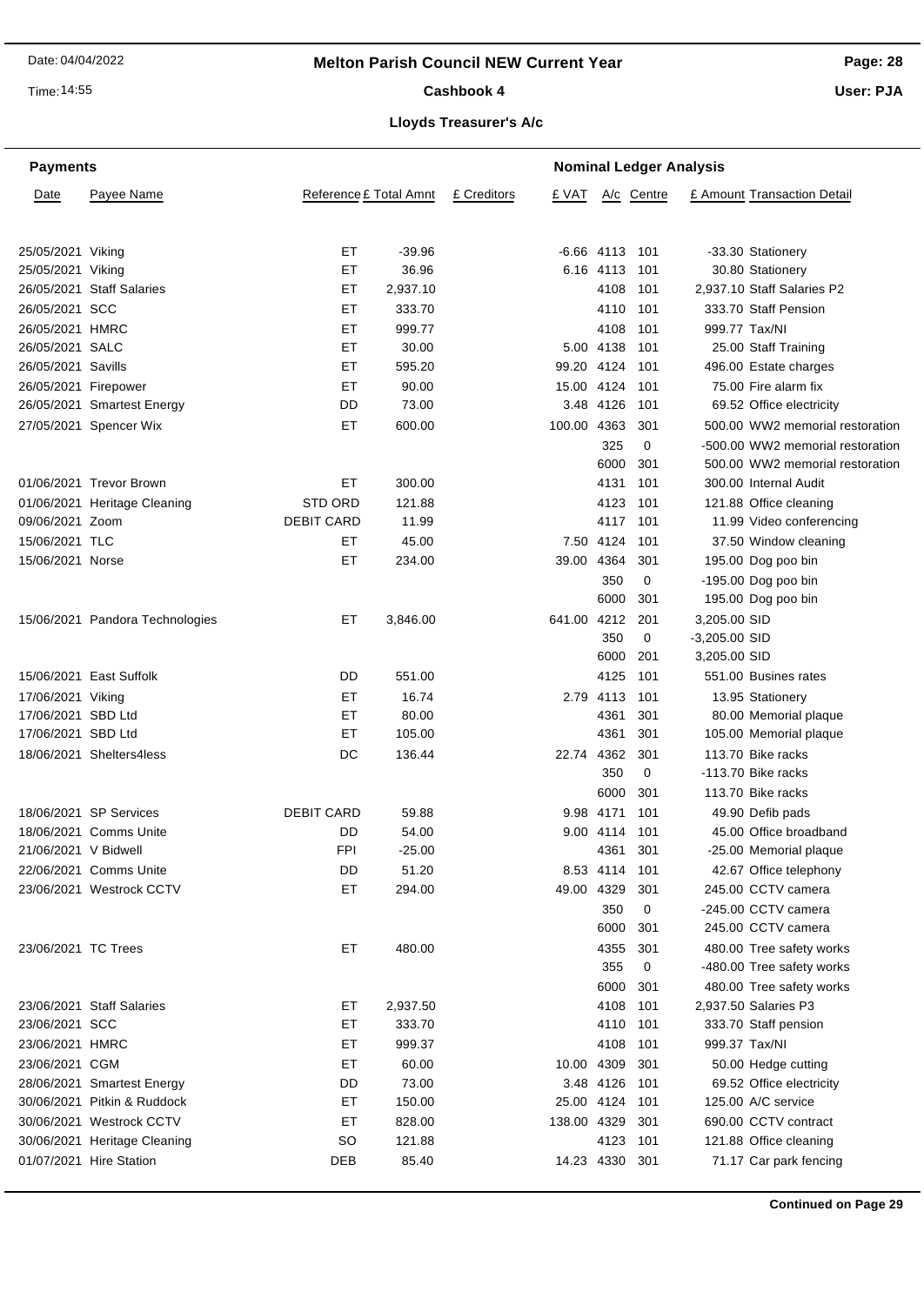Time: 14:55

Cashbook 4

**Page: 29**

**User: PJA**

#### **Lloyds Treasurer's A/c**

| <b>Payments</b>    |                                    |                        |           |             | <b>Nominal Ledger Analysis</b> |               |            |                             |                                  |  |
|--------------------|------------------------------------|------------------------|-----------|-------------|--------------------------------|---------------|------------|-----------------------------|----------------------------------|--|
| Date               | Payee Name                         | Reference £ Total Amnt |           | £ Creditors | £ VAT                          |               | A/c Centre | £ Amount Transaction Detail |                                  |  |
|                    |                                    |                        |           |             |                                | 350           | 0          |                             | -71.17 Car park fencing          |  |
|                    |                                    |                        |           |             |                                | 6000          | 301        |                             | 71.17 Car park fencing           |  |
| 13/07/2021 SWT     |                                    | <b>FPO</b>             | 630.00    |             | 105.00 4310                    |               | 301        |                             | 525.00 Pond survey               |  |
|                    | 13/07/2021 Suffolk Digital         | <b>FPO</b>             | 249.34    |             |                                | 4164          | 101        |                             | 249.34 Food leaflet printing     |  |
| 13/07/2021 CGM     |                                    | <b>FPO</b>             | 1,120.80  |             | 186.80 4309                    |               | 301        |                             | 934.00 Grass cutting             |  |
|                    | 13/07/2021 C&W Fencing Ltd         | <b>FPO</b>             | 2,313.33  |             | 385.56 4330                    |               | 301        |                             | 1,927.77 Car park fencing        |  |
|                    |                                    |                        |           |             |                                | 350           | 0          |                             | -1,927.77 Car park fencing       |  |
|                    |                                    |                        |           |             |                                | 6000          | 301        |                             | 1,927.77 Car park fencing        |  |
| 15/07/2021 ESC     |                                    | DD                     | 551.00    |             |                                | 4310          | 301        |                             | 551.00 Business Rates            |  |
| 15/07/2021 ESC     |                                    | <b>FPO</b>             | $-551.00$ |             |                                | 4310          | 301        |                             | -551.00 Business Rates           |  |
| 15/07/2021 ESC     |                                    | DD                     | 551.00    |             |                                | 4125          | 101        |                             | 551.00 Business Rates            |  |
|                    | 20/07/2021 Ipswich Insultations    | <b>FPO</b>             | 558.00    |             | 93.00 4317                     |               | 301        |                             | 465.00 Pavilion asbestos survey  |  |
|                    |                                    |                        |           |             |                                | 353           | 0          |                             | -465.00 Pavilion asbestos survey |  |
|                    |                                    |                        |           |             |                                | 6000          | 301        |                             | 465.00 Pavilion asbestos survey  |  |
| 26/07/2021 SALC    |                                    | <b>FPO</b>             | 30.00     |             |                                | 5.00 4137     | 101        |                             | 25.00 Cllr training              |  |
| 26/07/2021 SCC     |                                    | <b>FPO</b>             | 333.70    |             |                                | 4110          | 101        |                             | 333.70 Staff pension             |  |
| 26/07/2021 HMRC    |                                    | <b>FPO</b>             | 999.77    |             |                                | 4108          | 101        |                             | 999.77 Tax and NI                |  |
|                    | 26/07/2021 Staff Salaries          | <b>FPO</b>             | 2,937.10  |             |                                | 4108          | 101        |                             | 2,937.10 Staff Salaries P4       |  |
|                    | 26/07/2021 Smartest Energy         | DD                     | 73.00     |             |                                | 3.48 4126     | 101        |                             | 69.52 Office electricity         |  |
|                    | 26/07/2021 Comms Unite             | DD                     | 54.00     |             |                                | 9.00 4114     | 101        |                             | 45.00 Office broadband           |  |
|                    | 26/07/2021 Comms Unite             | DD                     | 50.05     |             |                                | 8.34 4114     | 101        |                             | 41.71 Office telephony           |  |
|                    | 29/07/2021 P Donoghue              | <b>FPO</b>             | 207.32    |             | 34.55 4171                     |               | 101        |                             | 172.77 Fuel & materials          |  |
|                    | 29/07/2021 P Donoghue              | <b>FPO</b>             | 93.15     |             |                                | 4136          | 101        |                             | 93.15 Diesel                     |  |
|                    | 30/07/2021 Heritage Cleaning       | <b>SO</b>              | 121.88    |             |                                | 4123          | 101        |                             | 121.88 Office cleaning           |  |
| 11/08/2021 CGM     |                                    | <b>FPO</b>             | 415.20    |             | 69.20 4309                     |               | 301        |                             | 346.00 Grounds maintenance       |  |
| 11/08/2021 P Alder |                                    | <b>FPO</b>             | 5.99      |             |                                | 1.00 4113     | 101        |                             | 4.99 Stationery                  |  |
|                    | 16/08/2021 East Suffolk            | DD                     | 551.00    |             |                                | 4125          | 101        |                             | 551.00 Business Rates            |  |
| 19/08/2021 Wave    |                                    | <b>FPO</b>             | 45.70     |             |                                | 2.70 4316     | 301        |                             | 43.00 Pavilion water             |  |
|                    | 19/08/2021 Play Inspection Company | <b>FPO</b>             | 426.00    |             | 71.00 4171                     |               | 101        |                             | 355.00 Staff Training            |  |
|                    | 23/08/2021 Comms Unite             | DD                     | 54.00     |             |                                | 9.00 4114     | 101        |                             | 45.00 Office broadband           |  |
|                    | 23/08/2021 Comms Unite             | DD                     | 49.51     |             |                                | 8.25 4114     | 101        |                             | 41.26 Office telephony           |  |
|                    | 25/08/2021 Staff Salaries          | <b>FPO</b>             | 3,178.86  |             |                                | 4108          | 101        |                             | 3,178.86 Staff Salaries P5       |  |
| 25/08/2021 HMRC    |                                    | <b>FPO</b>             | 1,189.24  |             |                                | 4108          | 101        | 1,189.24 Tax/NI             |                                  |  |
| 25/08/2021 SCC     |                                    | <b>FPO</b>             | 345.52    |             |                                | 4110 101      |            |                             | 345.52 Staff Pension             |  |
|                    | 25/08/2021 Play Inspection Company | <b>FPO</b>             | 204.00    |             | 34.00 4327                     |               | 301        |                             | 170.00 Annual Play Inspection    |  |
|                    | 27/08/2021 Smartest Energy         | DD                     | 73.00     |             |                                | 3.48 4126     | 101        |                             | 69.52 Office electricity         |  |
|                    | 31/08/2021 Heritage Cleaning       | <b>STO</b>             | 121.88    |             |                                | 4123          | 101        |                             | 121.88 Office cleaning           |  |
| 07/09/2021 Savills |                                    | <b>FPO</b>             | 595.20    |             | 99.20 4124                     |               | 101        |                             | 496.00 Estate charges            |  |
|                    | 07/09/2021 P Donoghue              | <b>FPO</b>             | 24.76     |             |                                | 4.13 4171     | 101        |                             | 20.63 Sundries and consumables   |  |
|                    | 07/09/2021 P Donoghue              | <b>FPO</b>             | 53.55     |             |                                | 4136          | 101        |                             | 53.55 Mileage                    |  |
| 08/09/2021 Archant |                                    | DEB                    | 478.80    |             | 79.80 4133                     |               | 101        |                             | 399.00 Job advert                |  |
| 09/09/2021 ebay    |                                    | DEB                    | 649.99    |             | 108.33 4317                    |               | 301        |                             | 541.66 Storage shed              |  |
|                    |                                    |                        |           |             |                                | 353           | 0          |                             | -541.66 Storage shed             |  |
|                    |                                    |                        |           |             |                                | 6000          | 301        |                             | 541.66 Storage shed              |  |
|                    | 15/09/2021 East Suffolk Council    | DD                     | 551.00    |             |                                | 4125          | 101        |                             | 551.00 Business Rates            |  |
|                    | 17/09/2021 Lydia Woods Artist      | <b>FPO</b>             | 60.00     |             |                                | 4113          | 101        |                             | 60.00 Illustrative map           |  |
|                    | 20/09/2021 PKF Littlejohn          | <b>FPO</b>             | 960.00    |             | 160.00 4131                    |               | 101        |                             | 800.00 Audit fee                 |  |
|                    | 22/09/2021 Comms Unite             | DD                     | 43.77     |             |                                | 7.30 4114 101 |            |                             | 36.47 Office telephony           |  |
|                    |                                    |                        |           |             |                                |               |            |                             |                                  |  |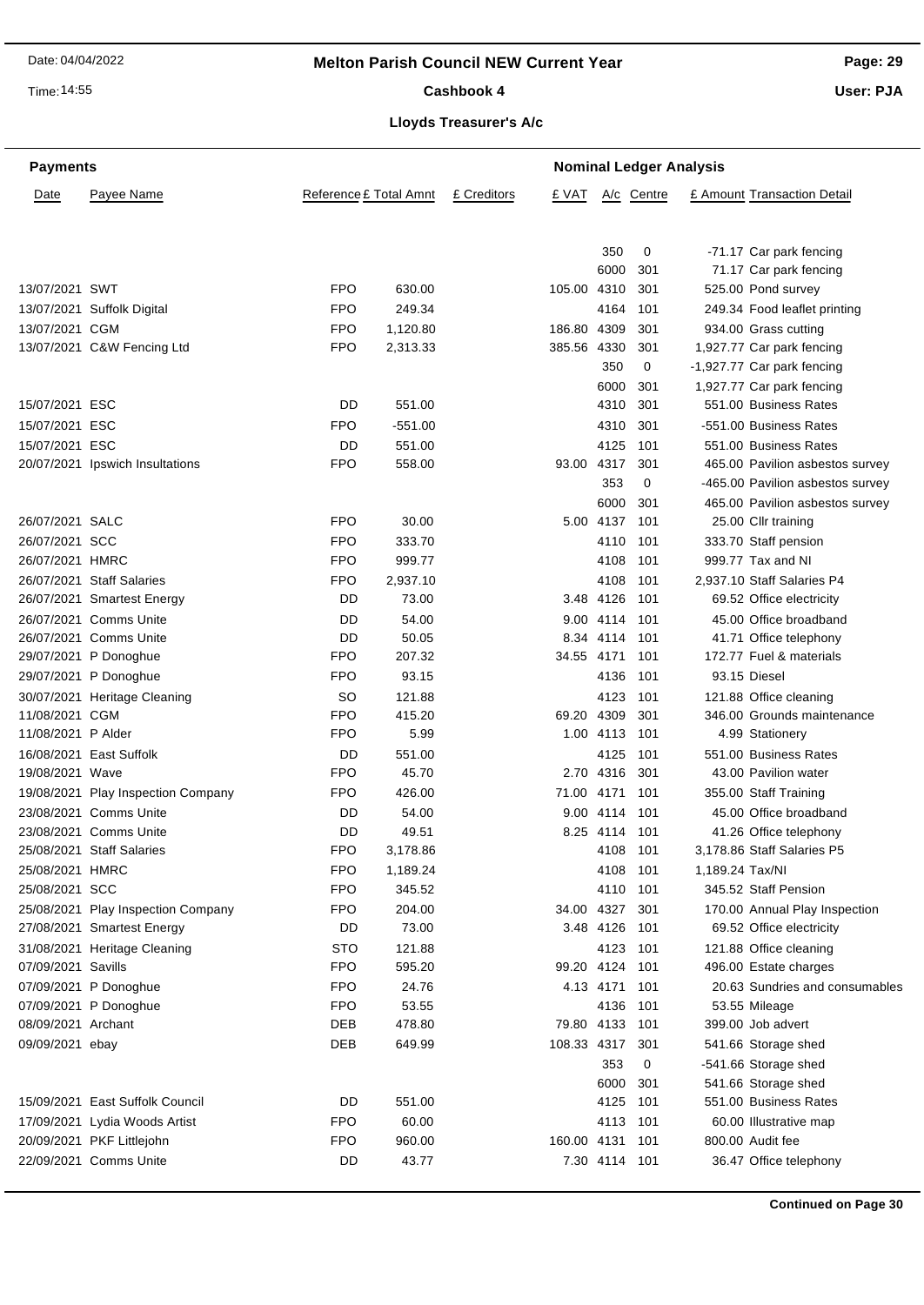Time: 14:55

#### Cashbook 4

**Page: 30**

**User: PJA**

#### **Lloyds Treasurer's A/c**

| <b>Payments</b>        |                                 |                        | <b>Nominal Ledger Analysis</b> |             |             |                |            |                     |                               |
|------------------------|---------------------------------|------------------------|--------------------------------|-------------|-------------|----------------|------------|---------------------|-------------------------------|
| Date                   | Payee Name                      | Reference £ Total Amnt |                                | £ Creditors | £ VAT       |                | A/c Centre |                     | £ Amount Transaction Detail   |
|                        | 22/09/2021 Comms Unite          | DD                     | 54.00                          |             |             | 9.00 4114      | 101        |                     | 45.00 Office broadband        |
| 22/09/2021 SBD Ltd     |                                 | <b>FPO</b>             | 462.72                         |             |             | 4361           | 301        | 462.72 Signage      |                               |
|                        |                                 |                        |                                |             |             | 355            | 0          | $-462.72$ Signage   |                               |
|                        |                                 |                        |                                |             |             | 6000           | 301        | 462.72 Signage      |                               |
|                        | 22/09/2021 Tuddenham Press      | <b>FPO</b>             | 63.40                          |             |             | 4.40 4112      | 101        |                     | 59.00 Leaflet printing        |
|                        | 22/09/2021 TC Tree Services     | <b>FPO</b>             | 4,540.00                       |             |             | 4355           | 301        | 4,540.00 Tree Works |                               |
|                        | 27/09/2021 Smartest Energy      | DD                     | 73.00                          |             |             | 3.48 4126      | 101        |                     | 69.52 Office electricity      |
| 29/09/2021 HMRC        |                                 | <b>FPO</b>             | 1,037.66                       |             |             | 4108           | 101        | 1,037.66 Tax/NI     |                               |
| 29/09/2021 SCC         |                                 | <b>FPO</b>             | 361.90                         |             |             | 4110           | 101        |                     | 361.90 Staff Pension          |
|                        | 29/09/2021 Staff Salaries       | <b>FPO</b>             | 2,985.45                       |             |             | 4108           | 101        |                     | 2,985.45 Staff Salaries - P6  |
| 29/09/2021 P Alder     |                                 | <b>FPO</b>             | 4.98                           |             |             | 0.66 4340      | 301        |                     | 4.32 Refreshments             |
| 29/09/2021 Gallagher   |                                 | <b>FPO</b>             | 3,837.50                       |             |             | 4161           | 101        | 3.837.50 Insurance  |                               |
| 29/09/2021 UKPN        |                                 | <b>FPO</b>             | 2,082.00                       |             | 347.00 4317 |                | 301        |                     | 1,735.00 Pavilion meter move  |
|                        |                                 |                        |                                |             |             | 353            | 0          |                     | -1,735.00 Pavilion meter move |
|                        |                                 |                        |                                |             |             | 6000           | 301        |                     | 1,735.00 Pavilion meter move  |
|                        | 30/09/2021 Heritage Cleaning    | SO                     | 35.00                          |             |             | 4113           | 101        |                     | 35.00 VAT guidebook           |
|                        | 30/09/2021 Heritage Cleaning    | <b>SO</b>              | $-35.00$                       |             |             | 4113           | 101        |                     | -35.00 Office cleaning        |
|                        | 30/09/2021 Heritage Cleaning    | <b>SO</b>              | 121.88                         |             |             | 4123           | 101        |                     | 121.88 Office cleaning        |
| 30/09/2021 Spiramus    |                                 | DEB                    | 35.00                          |             |             | 4113           | 101        |                     | 35.00 VAT guidebook           |
| 06/10/2021 Viking      |                                 | ET                     | 86.29                          |             |             | 6.38 4113 101  |            |                     | 31.91 Stationery              |
|                        |                                 |                        |                                |             |             | 4112 101       |            | 48.00 Postage       |                               |
| 06/10/2021 SALC        |                                 | EТ                     | 111.60                         |             |             | 18.60 4130 101 |            | 93.00 Payroll       |                               |
| 06/10/2021 RBS         |                                 | EТ                     | 70.80                          |             | 11.80 4117  |                | 101        |                     | 59.00 MTD support             |
|                        | 06/10/2021 P Donoghue           | EТ                     | 55.35                          |             |             | 4136           | 101        | 55.35 Mileage       |                               |
| 06/10/2021 Netwise     |                                 | EТ                     | 480.00                         |             | 80.00 4118  |                | 101        |                     | 400.00 Website hosting        |
|                        | 06/10/2021 Native Landscapes    | EТ                     | 380.00                         |             |             | 4310           | 301        |                     | 380.00 Pond maintenance       |
| 07/10/2021 CGM         |                                 | ET                     | 14.40                          |             |             | 2.40 4309      | 301        |                     | 12.00 Grass cutting           |
|                        | 07/10/2021 P Donoghue           | ET                     | 209.18                         |             | 34.87 4317  |                | 301        |                     | 174.31 Shed base expenses     |
|                        |                                 |                        |                                |             |             | 353            | 0          |                     | -174.31 Shed base expenses    |
|                        |                                 |                        |                                |             |             | 6000           | 301        |                     | 174.31 Shed base expenses     |
| 11/10/2021 TC Trees    |                                 | EТ                     | 880.00                         |             |             | 4355           | 301        |                     | 880.00 Emergency tree works   |
|                        |                                 |                        |                                |             |             | 355            | 0          |                     | -880.00 Emergency tree works  |
|                        |                                 |                        |                                |             |             | 6000           | 301        |                     | 880.00 Emergency tree works   |
|                        | 15/10/2021 East Suffolk Council | DD                     | 551.00                         |             |             | 4125           | 101        |                     | 551.00 Business Rates         |
| 21/10/2021 CGM         |                                 | EТ                     | 415.20                         |             | 69.20 4309  |                | 301        |                     | 346.00 Grass cutting          |
| 21/10/2021 Cllr Porter |                                 | EТ                     | 8.76                           |             |             | 1.46 4317      | 301        |                     | 7.30 Shed expenses            |
|                        |                                 |                        |                                |             |             | 353            | 0          |                     | -7.30 Shed expenses           |
|                        |                                 |                        |                                |             |             | 6000           | 301        |                     | 7.30 Shed expenses            |
|                        | 21/10/2021 Earth Anchors        | ET                     | 2,272.80                       |             | 378.80 4361 |                | 301        |                     | 1,894.00 Noticeboards         |
|                        |                                 |                        |                                |             |             | 350            | 0          |                     | -1,894.00 Noticeboards        |
|                        |                                 |                        |                                |             |             | 6000           | 301        |                     | 1,894.00 Noticeboards         |
|                        | 22/10/2021 Comms Unite          | DD                     | 51.25                          |             |             | 8.54 4114      | 101        |                     | 42.71 Office telephony        |
|                        | 22/10/2021 Comms Unite          | DD                     | 54.00                          |             |             | 9.00 4114 101  |            |                     | 45.00 Office broadband        |
| 26/10/2021 HMRC        |                                 | ET                     | 1,037.46                       |             |             | 4108           | 101        | 1,037.46 Tax/NI     |                               |
| 26/10/2021 SCC         |                                 | ET                     | 340.37                         |             |             | 4110 101       |            |                     | 340.37 Staff Pension          |
|                        | 26/10/2021 Staff Salaries       | ET                     | 2,985.65                       |             |             | 4108           | 101        |                     | 2,985.65 Staff Salaries P7    |
| 26/10/2021 Wave        |                                 | EТ                     | 103.42                         |             |             | 4126 101       |            |                     | 103.42 Office water           |
|                        | 27/10/2021 Smartest Energy      | DD                     | 73.00                          |             |             | 3.48 4126 101  |            |                     | 69.52 Office electricity      |
|                        |                                 |                        |                                |             |             |                |            |                     |                               |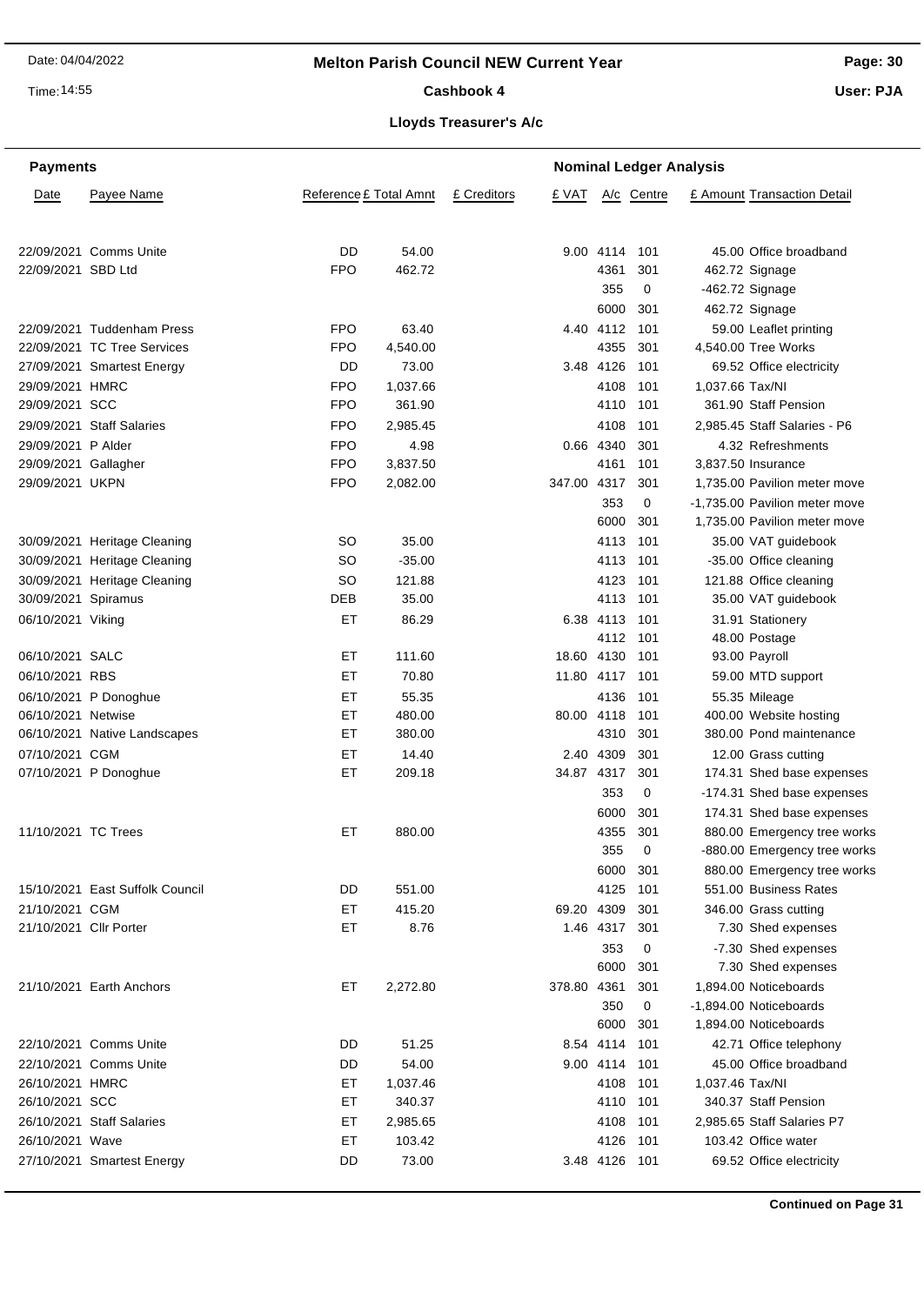Time: 14:55

#### Cashbook 4

**Page: 31 User: PJA**

**Lloyds Treasurer's A/c**

| <b>Payments</b>     |                                                       |                        |          | <b>Nominal Ledger Analysis</b> |                |               |            |                    |                             |
|---------------------|-------------------------------------------------------|------------------------|----------|--------------------------------|----------------|---------------|------------|--------------------|-----------------------------|
| Date                | Payee Name                                            | Reference £ Total Amnt |          | £ Creditors                    | £ VAT          |               | A/c Centre |                    | £ Amount Transaction Detail |
|                     |                                                       |                        |          |                                |                |               |            |                    |                             |
| 28/10/2021 E.On     |                                                       | <b>ET</b>              | 157.86   |                                | 26.31          | 4317          | 301        |                    | 131.55 Meter costs          |
|                     |                                                       |                        |          |                                |                | 353           | 0          |                    | -131.55 Meter costs         |
|                     |                                                       |                        |          |                                |                | 6000          | 301        |                    | 131.55 Meter costs          |
| 28/10/2021 TLC      |                                                       | EТ                     | 45.00    |                                |                | 7.50 4124     | 101        |                    | 37.50 Window cleaning       |
|                     |                                                       | SO                     | 121.88   |                                |                | 4123          |            |                    | 121.88 Office cleaning      |
|                     | 01/11/2021 Heritage Cleaning<br>02/11/2021 P Donoghue | <b>FPO</b>             | 49.95    |                                |                | 4136          | 101<br>101 |                    | 49.95 Mileage               |
|                     | 02/11/2021 P Donoghue                                 | <b>FPO</b>             | 48.43    |                                |                | 8.07 4317     | 301        |                    | 40.36 Shed sundries         |
|                     |                                                       |                        |          |                                |                | 353           | 0          |                    | -40.36 Shed sundries        |
|                     |                                                       |                        |          |                                |                | 6000          | 301        |                    | 40.36 Shed sundries         |
|                     |                                                       |                        |          |                                |                |               |            |                    |                             |
|                     | 03/11/2021 St Andrews PCC                             | <b>FPO</b>             | 25.00    |                                |                | 4103          | 101        |                    | 25.00 Wreath                |
|                     | 04/11/2021 Nelson Potter                              | DEB                    | 322.36   |                                | 53.72 4338     |               | 301        |                    | 268.64 Fence panels         |
|                     |                                                       |                        |          |                                |                | 355           | 0          |                    | -268.64 Fence panels        |
|                     |                                                       |                        |          |                                |                | 6000          | 301        |                    | 268.64 Fence panels         |
|                     | 05/11/2021 Nelson Potter                              | <b>DEB</b>             | 18.00    |                                |                | 3.00 4338     | 301        |                    | 15.00 Delivery charge       |
|                     |                                                       |                        |          |                                |                | 355           | 0          |                    | -15.00 Delivery charge      |
|                     |                                                       |                        |          |                                |                | 6000          | 301        |                    | 15.00 Delivery charge       |
|                     | 08/11/2021 Bannister & Day                            | <b>FPO</b>             | 480.00   |                                | 80.00 4124     |               | 101        |                    | 400.00 Bathroom fan         |
| 08/11/2021 CGM      |                                                       | <b>FPO</b>             | 328.01   |                                | 54.67 4309     |               | 301        |                    | 273.34 Grounds maintenance  |
| 08/11/2021 P Alder  |                                                       | <b>FPO</b>             | 10.00    |                                |                | 4138          | 101        |                    | 10.00 Reimbursement         |
|                     | 09/11/2021 Nelson Potter                              | DEB                    | 26.58    |                                |                | 4.43 4338     | 301        |                    | 22.15 Concrete for fencing  |
|                     |                                                       |                        |          |                                |                | 355           | 0          |                    | -22.15 Concrete for fencing |
|                     |                                                       |                        |          |                                |                | 6000          | 301        |                    | 22.15 Concrete for fencing  |
| 11/11/2021 CGM      |                                                       | <b>FPO</b>             | 415.20   |                                | 69.20 4309     |               | 301        |                    | 346.00 Grounds maintenance  |
| 11/11/2021 Bin Shop |                                                       | <b>DEB</b>             | 404.35   |                                | 67.39 4364     |               | 301        |                    | 336.96 Grit bins            |
|                     |                                                       |                        |          |                                |                | 350           | 0          |                    | -336.96 Grit bins           |
|                     |                                                       |                        |          |                                |                | 6000          | 301        |                    | 336.96 Grit bins            |
|                     | 15/11/2021 East Suffolk                               | DD                     | 551.00   |                                |                | 4125          | 101        |                    | 551.00 Business Rates       |
| 17/11/2021 Amazon   |                                                       | <b>DEB</b>             | 7.49     |                                |                | 1.25 4113     | 101        |                    | 6.24 noticeboard magnets    |
|                     | 18/11/2021 Barriers Direct                            | DEB                    | 75.97    |                                | 12.66 4364     |               | 301        |                    | 63.31 Cigarette bin         |
|                     |                                                       |                        |          |                                |                | 350           | 0          |                    | -63.31 Cigarette bin        |
|                     |                                                       |                        |          |                                |                | 6000          | -301       |                    | 63.31 Cigarette bin         |
| 19/11/2021 Amazon   |                                                       | DEB                    | 11.98    |                                |                | 2.00 4113     | 101        |                    | 9.98 Noticeboard magnets    |
|                     | 22/11/2021 Comms Unite                                | DD                     | 54.00    |                                |                | 9.00 4114     | 101        |                    | 45.00 Office broadband      |
|                     | 22/11/2021 Comms Unite                                | DD                     | 41.89    |                                |                | 6.98 4114     | 101        |                    | 34.91 Office telephony      |
|                     | 23/11/2021 Garrod Construction                        | <b>FPO</b>             | 3,104.44 |                                | 517.41 4330    |               | 301        |                    | 2,587.03 Car Park           |
|                     |                                                       |                        |          |                                |                | 350           |            |                    |                             |
|                     |                                                       |                        |          |                                |                |               | 0          | -2,587.03 Car Park |                             |
|                     |                                                       |                        |          |                                |                | 6000          | 301        |                    | 2,587.03 Car Park           |
| 24/11/2021 Command  |                                                       | <b>FPO</b>             | 105.00   |                                | 17.50 4310     |               | 301        |                    | 87.50 Mole control          |
| 24/11/2021 HMRC     |                                                       | <b>FPO</b>             | 1,037.66 |                                |                | 4108          | 101        | 1,037.66 Tax/NI    |                             |
|                     | 24/11/2021 Staff Salaries                             | <b>FPO</b>             | 2,985.45 |                                |                | 4108          | 101        |                    | 2,985.45 Staff Salaries P8  |
| 24/11/2021 SCC      |                                                       | <b>FPO</b>             | 340.37   |                                |                | 4110          | 101        |                    | 340.37 Staff Pension        |
| 24/11/2021 SALC     |                                                       | <b>FPO</b>             | 30.00    |                                |                | 5.00 4138     | -101       |                    | 25.00 Staff training        |
| 24/11/2021 Wave     |                                                       | <b>FPO</b>             | 45.70    |                                |                | 2.70 4316 301 |            |                    | 43.00 Pavilion water        |
| 25/11/2021 Amazon   |                                                       | <b>DEB</b>             | 7.61     |                                |                | 1.27 4113 101 |            |                    | 6.34 Office diary           |
|                     | 26/11/2021 Smartest Energy                            | DD                     | 52.00    |                                |                | 2.48 4126 101 |            |                    | 49.52 Office electricity    |
|                     | 30/11/2021 Heritage Cleaning                          | <b>SO</b>              | 121.88   |                                |                | 4123 101      |            |                    | 121.88 Office cleaning      |
|                     | 01/12/2021 P Donoghue                                 | <b>FPO</b>             | 50.40    |                                |                | 4136 101      |            |                    | 50.40 Mileage               |
|                     | 01/12/2021 P Donoghue                                 | <b>FPO</b>             | 119.39   |                                | 19.90 4171 101 |               |            |                    | 99.49 Expenses              |
|                     |                                                       |                        |          |                                |                |               |            |                    |                             |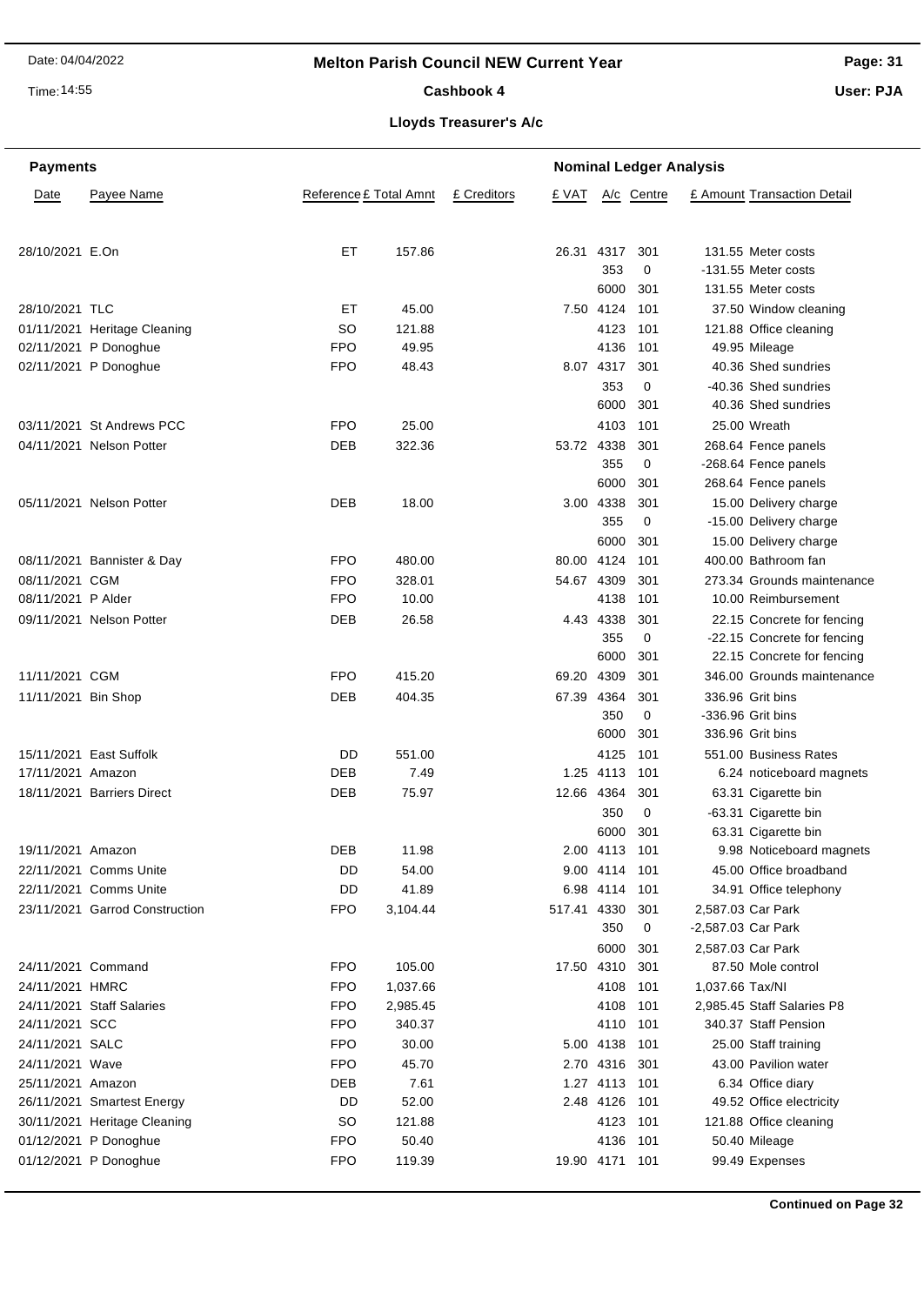Time: 14:55

## **Page: 32**

**User: PJA**

# Cashbook 4

| <b>Payments</b>      |                                      |            | <b>Nominal Ledger Analysis</b> |             |                 |               |            |  |                                   |
|----------------------|--------------------------------------|------------|--------------------------------|-------------|-----------------|---------------|------------|--|-----------------------------------|
| Date                 | Payee Name                           |            | Reference £ Total Amnt         | £ Creditors | £ VAT           |               | A/c Centre |  | £ Amount Transaction Detail       |
|                      | 08/12/2021 Parish Online             | <b>FPO</b> | 96.00                          |             | 16.00 4132 101  |               |            |  | 80.00 Annual mapping subscription |
|                      | 08/12/2021 Melton PCC                | <b>FPO</b> | 700.00                         |             |                 | 4169          | 101        |  | 700.00 Melton Messenger grant     |
|                      | 14/12/2021 Thurlow Nunn              | <b>DEB</b> | 680.00                         |             | 113.33 4107 101 |               |            |  | 566.67 Brushcutter                |
| 15/12/2021 ESC       |                                      | DD         | 551.00                         |             |                 | 4125          | 101        |  | 551.00 Business Rates             |
| 15/12/2021 Savills   |                                      | <b>FPO</b> | 554.40                         |             | 92.40 4124      |               | 101        |  | 462.00 Estate charges             |
|                      | 16/12/2021 THS Consulting            | <b>FPO</b> | 295.00                         |             |                 | 4317          | 301        |  | 295.00 Pavilion calcs             |
|                      |                                      |            |                                |             |                 | 353           | 0          |  | -295.00 Pavilion calcs            |
|                      |                                      |            |                                |             |                 | 6000          | 301        |  | 295.00 Pavilion calcs             |
|                      | 17/12/2021 BuyltDirect               | <b>DEB</b> | 752.95                         |             | 125.49 4120     |               | 101        |  | 627.46 Laptop                     |
|                      | 22/12/2021 Comms Unite               | DD         | 54.00                          |             |                 | 9.00 4114 101 |            |  | 45.00 Office telephony            |
|                      | 22/12/2021 Comms Unite               | DD         | 57.30                          |             |                 | 9.55 4114 101 |            |  | 47.75 Office broadband            |
| 22/12/2021 HMRC      |                                      | <b>FPO</b> | 1,037.46                       |             |                 | 4108          | 101        |  | 1,037.46 Tax and NI               |
| 22/12/2021 P Alder   |                                      | <b>FPO</b> | 31.95                          |             |                 | 5.32 4361     | 301        |  | 26.63 Memorial Plaque             |
| 22/12/2021 P Alder   |                                      | <b>FPO</b> | 12.95                          |             |                 | 1.83 4103     | 101        |  | 11.12 Expenses                    |
|                      | 22/12/2021 Staff Salaries            | <b>FPO</b> | 2,985.65                       |             |                 | 4108          | 101        |  | 2.985.65 Staff Salaries P9        |
|                      | 22/12/2021 SCC Pension Fund          | <b>FPO</b> | 340.37                         |             |                 | 4110          | 101        |  | 340.37 Staff Pension              |
| 22/12/2021 Norse     |                                      | <b>FPO</b> | 416.26                         |             | 69.38 4364      |               | 301        |  | 346.88 Litter Bin                 |
| 22/12/2021 Viking    |                                      | <b>FPO</b> | 97.75                          |             | 16.29 4113      |               | 101        |  | 81.46 Stationery                  |
|                      | 29/12/2021 Smartest Energy           | DD         | 52.00                          |             |                 | 2.48 4126     | 101        |  | 49.52 Office electricity          |
|                      | 30/12/2021 Heritage Cleaning         | SO         | 121.88                         |             |                 | 4123          | 101        |  | 121.88 Office cleaning            |
|                      | 07/01/2022 East Suffolk Council      | DEB        | 312.00                         |             | 52.00 4317      |               | 301        |  | 260.00 Building Control payment   |
|                      |                                      |            |                                |             |                 | 353           | 0          |  | -260.00 Building Control payment  |
|                      |                                      |            |                                |             |                 | 6000          | 301        |  | 260.00 Building Control payment   |
|                      | 10/01/2022 Mixbrow Construction      | <b>FPO</b> | 18,025.20                      |             | 3,004.20 4317   |               | 301        |  | 15,021.00 Pavilion Demolition     |
|                      |                                      |            |                                |             |                 | 353           | 0          |  | -15,021.00 Pavilion Demolition    |
|                      |                                      |            |                                |             |                 | 6000          | 301        |  | 15,021.00 Pavilion Demolition     |
|                      | 13/01/2022 Fowler Web                | <b>FPO</b> | 333.00                         |             |                 | 4116          | 101        |  | 333.00 Computer Support           |
|                      | 17/01/2022 East Suffolk              | DD         | 551.00                         |             |                 | 4125          | 101        |  | 551.00 Business Rates             |
|                      | 20/01/2022 Champkin Landscape        | <b>FPO</b> | 430.00                         |             |                 | 4310          | 301        |  | 430.00 Saxon Way Steps            |
| 20/01/2022 FL Waters |                                      | <b>FPO</b> | 16.49                          |             |                 | 2.75 4120     | 101        |  | 13.74 Laptop Bag                  |
|                      | 20/01/2022 Thurlow Nunn              | <b>DEB</b> | 102.00                         |             | 17.00 4107 101  |               |            |  | 85.00 Mower Service               |
|                      | 24/01/2022 Comms Unite               | DD         | 38.51                          |             |                 | 6.42 4114 101 |            |  | 32.09 Office Telephony            |
|                      | 24/01/2022 Comms Unite               | DD         | 54.00                          |             |                 | 9.00 4114 101 |            |  | 45.00 Office Broadband            |
|                      | 26/01/2022 Smartest Engergy          | DD         | 52.00                          |             |                 | 2.48 4126 101 |            |  | 49.52 Office Electricity          |
|                      | 26/01/2022 Staff Salaries            | <b>FPO</b> | 3,060.26                       |             |                 | 4108 101      |            |  | 3,060.26 Staff Salaries           |
| 26/01/2022 HMRC      |                                      | <b>FPO</b> | 464.97                         |             |                 | 4108 101      |            |  | 464.97 Tax / NI                   |
| 26/01/2022 SCC       |                                      | <b>FPO</b> | 764.13                         |             |                 | 4110          | 101        |  | 764.13 Staff Pension              |
|                      | 27/01/2022 ESE Direct Limited        | DEB        | 61.50                          |             | 10.25 4330      |               | 301        |  | 51.25 Bollard and Poster Frame    |
|                      |                                      |            |                                |             |                 | 350           | 0          |  | -51.25 Bollard and Poster Frame   |
|                      |                                      |            |                                |             |                 | 6000          | 301        |  | 51.25 Bollard and Poster Frame    |
| 28/01/2022 Norton    |                                      | DEB        | 74.99                          |             | 12.50 4117 101  |               |            |  | 62.49 Anti virus subscription     |
|                      | 31/01/2022 Heritage Cleaning         | SO         | 121.88                         |             |                 | 4123 101      |            |  | 121.88 Office Cleaning            |
|                      | 02/02/2022 Simon Benton Design       | <b>FPO</b> | 20.00                          |             |                 | 4361          | 301        |  | 20.00 Simon Benton Design         |
|                      | 02/02/2022 Suffolk County Council    | <b>FPO</b> | 1,000.00                       |             |                 | 4210          | 201        |  | 1,000.00 Suffolk County Council   |
|                      |                                      |            |                                |             |                 | 352           | 0          |  | -1,000.00 Suffolk County Council  |
|                      |                                      |            |                                |             |                 | 6000          | 201        |  | 1,000.00 Suffolk County Council   |
|                      | 02/02/2022 Bates Wells & Braithwaite | <b>FPO</b> | 5,480.00                       |             | 900.00 4170     |               | 101        |  | 4,580.00 Legal Fees               |
|                      | 03/02/2022 P Donoghue                | <b>FPO</b> | 76.95                          |             |                 |               | 4136 101   |  | 76.95 Mileage                     |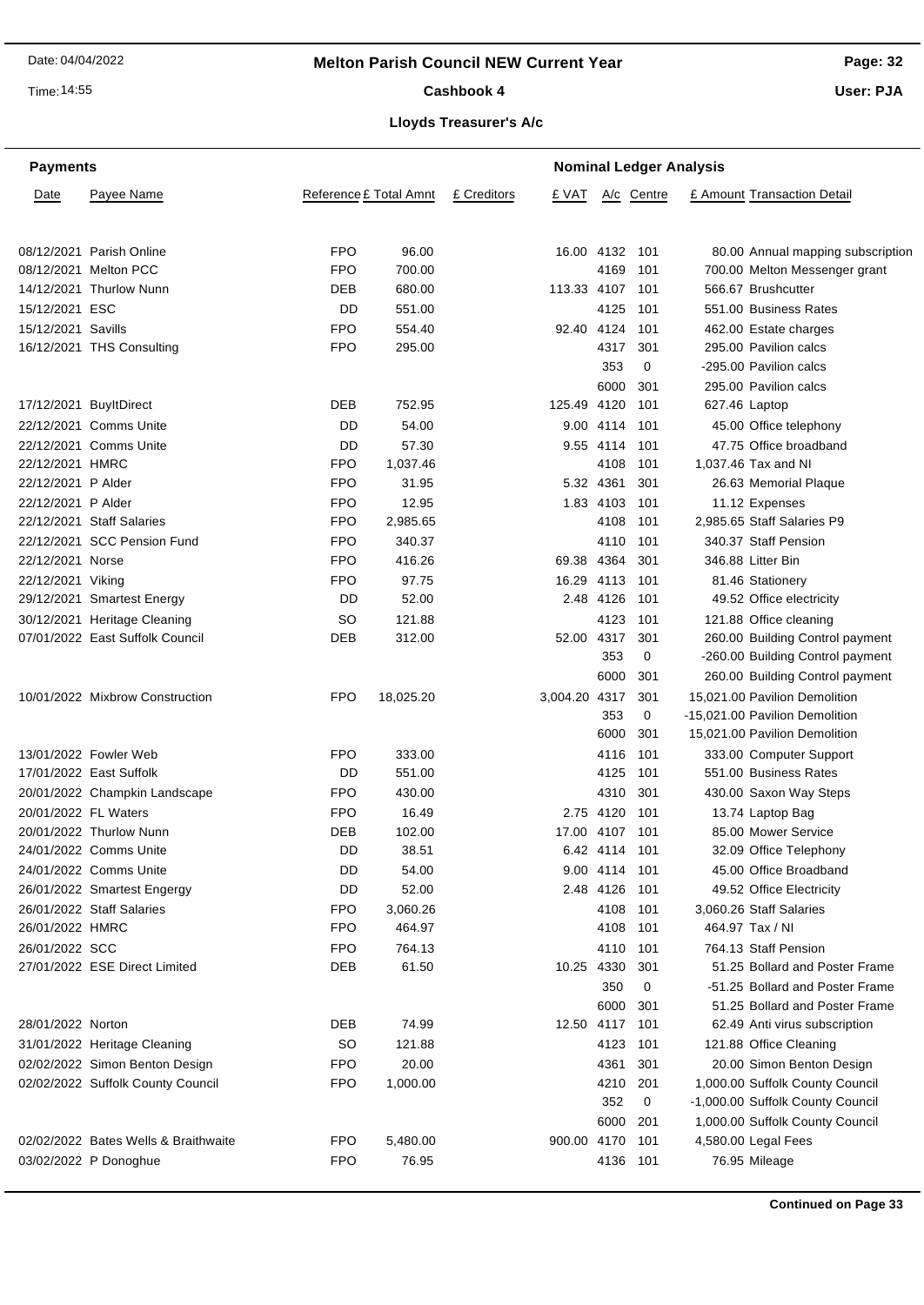#### **Melton Parish Council NEW Current Year**

Time: 14:55

#### **Page: 33**

**User: PJA**

**Lloyds Treasurer's A/c** Cashbook 4

| <b>Payments</b>        |                                     |                        |           |                      | <b>Nominal Ledger Analysis</b> |             |                      |                                                  |  |  |
|------------------------|-------------------------------------|------------------------|-----------|----------------------|--------------------------------|-------------|----------------------|--------------------------------------------------|--|--|
| Date                   | Payee Name                          | Reference £ Total Amnt |           | £ Creditors<br>£ VAT |                                | A/c Centre  |                      | £ Amount Transaction Detail                      |  |  |
|                        |                                     |                        |           |                      |                                |             |                      |                                                  |  |  |
|                        | 03/02/2022 P Donoghue               | <b>FPO</b>             | 137.97    | 23.10                | 4338                           | 301         |                      | 18.26 Maintence Officer Expenses                 |  |  |
|                        |                                     |                        |           |                      | 355                            | 0           |                      | -18.26 Maintence Officer Expenses                |  |  |
|                        |                                     |                        |           |                      | 6000                           | 301         |                      | 18.26 Maintence Officer Expenses                 |  |  |
|                        |                                     |                        |           |                      | 4171                           | 101         |                      | 16.66 Maintence Officer Expenses                 |  |  |
|                        |                                     |                        |           |                      | 4338                           | 301         |                      | 79.95 Maintence Officer Expenses                 |  |  |
|                        |                                     |                        |           |                      | 355                            | 0           |                      | -79.95 Maintence Officer Expenses                |  |  |
|                        |                                     |                        |           |                      | 6000                           | 301         |                      | 79.95 Maintence Officer Expenses                 |  |  |
|                        | 07/02/2022 TLC Window Cleaning      | FPO                    | 45.00     |                      | 7.50 4123                      | 101         |                      | 37.50 Window Cleaning                            |  |  |
|                        | 09/02/2022 Pitkin & Ruddock Ltd     | FPO                    | 172.80    |                      | 28.80 4124                     | 101         |                      | 144.00 Air Conditioning Service                  |  |  |
|                        | 15/02/2022 East Suffolk Council     | DD                     | 551.00    |                      | 4125                           | - 101       |                      | 551.00 Business Rates                            |  |  |
| 18/02/2022 Viking      |                                     | DEB                    | 134.17    |                      | 18.08 4113                     | - 101       |                      | 90.41 Stationary & Postage                       |  |  |
|                        |                                     |                        |           |                      |                                | 4112 101    |                      | 25.68 Stationary & Postage                       |  |  |
|                        | 21/02/2022 Comms Unite              | DD                     | 43.49     |                      | 7.25 4126 101                  |             |                      | 36.24 Office Telephony                           |  |  |
|                        | 21/02/2022 Comms Unite              | DD                     | 54.00     |                      | 9.00 4126                      | - 101       |                      | 45.00 Office Broadband                           |  |  |
|                        | 23/02/2022 Smartest Energy          | <b>BGC</b>             | $-142.32$ |                      | $-6.78$ 4126                   | 101         |                      | -135.54 Refund                                   |  |  |
|                        | 23/02/2022 Staff Salaries           | FPO                    | 3,348.21  |                      | 4108                           | 101         |                      | 3,348.21 Staff Salaries P11                      |  |  |
| 23/02/2022 HMRC        |                                     | FPO                    | 551.88    |                      | 4108                           | 101         |                      | 551.88 Tax and NI                                |  |  |
| 23/02/2022 SCC         |                                     | FPO                    | 862.78    |                      | 4110                           | - 101       |                      | 862.78 Staff Pension                             |  |  |
| 23/02/2022 Wave        |                                     | DEB                    | 199.81    |                      | 16.78 4316                     | 301         |                      | 183.03 Pavilion Water Charges                    |  |  |
|                        | 28/02/2022 Heritage Cleaning        | <b>SO</b>              | 121.88    |                      | 4123                           | 101         |                      | 121.88 Office Cleaning                           |  |  |
| 02/03/2022 Savills     |                                     | <b>FPO</b>             | 554.40    | 92.40                | 4124                           | 101         |                      | 462.00 Estate Charges                            |  |  |
|                        | 02/03/2022 Realise Futures          | FPO                    | 440.34    |                      | 73.39 4338                     | 301         |                      | 366.95 Bench                                     |  |  |
|                        |                                     |                        |           |                      | 362                            | 0           | -366.95 Bench        |                                                  |  |  |
|                        |                                     |                        |           |                      | 6000                           | 301         |                      | 366.95 Bench                                     |  |  |
|                        | 02/03/2022 Mullins Dowse Architects | <b>FPO</b>             | 2,964.00  |                      | 494.00 4317                    | 301         | 2,470.00 Pavilion    |                                                  |  |  |
|                        |                                     |                        |           |                      | 353                            | 0           | $-2,470.00$ Pavilion |                                                  |  |  |
|                        |                                     |                        |           |                      | 6000                           | 301         | 2,470.00 Pavilion    |                                                  |  |  |
| 03/03/2022 SALC        |                                     | <b>FPO</b>             | 111.60    |                      | 18.60 4130                     | 101         |                      | 93.00 Payroll Services                           |  |  |
| 07/03/2022 British Gas |                                     | DD                     | 100.26    |                      | 4.77 4126                      | 101         |                      | 95.49 Office Electricity                         |  |  |
|                        | 07/03/2022 Simon Benton Design      | FPO                    | 1,485.00  |                      | 4361                           | 301         |                      | 1,485.00 50% Signage                             |  |  |
|                        |                                     |                        |           |                      | 350                            | 0           |                      | -1,485.00 50% Signage                            |  |  |
|                        |                                     |                        |           |                      | 6000                           | 301         |                      | 1,485.00 50% Signage                             |  |  |
|                        | 07/03/2022 Extreame Graphics        | FPO                    | 48.00     |                      | 8.00 4361                      | 301         |                      | 40.00 Signs                                      |  |  |
|                        |                                     |                        |           |                      | 350                            | $\mathbf 0$ | -40.00 Signs         |                                                  |  |  |
|                        |                                     |                        |           |                      | 6000                           | 301         |                      | 40.00 Signs                                      |  |  |
|                        | 15/03/2022 East Suffolk             | DD                     | 551.00    |                      | 4125                           | 101         |                      | 551.00 Business Rates                            |  |  |
|                        | 17/03/2022 TC Tree Services         | FPO                    | 1,560.00  |                      | 4310                           | 301         |                      | 1,560.00 Hall Farm Road Works                    |  |  |
|                        |                                     |                        |           |                      | 355                            | 0           |                      | -1,560.00 Hall Farm Road Works                   |  |  |
|                        |                                     | <b>FPO</b>             | 1,280.00  |                      | 6000                           | 301         |                      | 1,560.00 Hall Farm Road Works                    |  |  |
|                        | 17/03/2022 TC Tree Services         |                        |           |                      | 4355<br>355                    | 301<br>0    |                      | 1,280.00 Bury Hill Works                         |  |  |
|                        |                                     |                        |           |                      |                                |             |                      | -1,280.00 Bury Hill Works                        |  |  |
|                        |                                     |                        |           |                      | 6000                           | 301         |                      | 1,280.00 Bury Hill Works                         |  |  |
|                        | 17/03/2022 TC Tree Services         | <b>FPO</b>             | 280.00    |                      | 4355                           | 301         |                      | 280.00 Storm Damage Tree Works                   |  |  |
|                        |                                     |                        |           |                      | 355<br>6000                    | 0<br>301    |                      | -280.00 Storm Damage Tree Works                  |  |  |
|                        | 18/03/2022 Comms Unite              | DD                     | 34.09     |                      | 5.68 4114                      | 101         |                      | 280.00 Storm Damage Tree Works                   |  |  |
|                        | 18/03/2022 Comms Unite              | DD                     | 54.00     |                      | 9.00 4114 101                  |             |                      | 28.41 Office Telephony<br>45.00 Office Broadband |  |  |
| 28/03/2022 CGM         |                                     | <b>FPO</b>             | 1,171.99  |                      | 195.33 4310 301                |             |                      | 976.66 Grounds Maintenance                       |  |  |
|                        |                                     |                        |           |                      |                                |             |                      |                                                  |  |  |